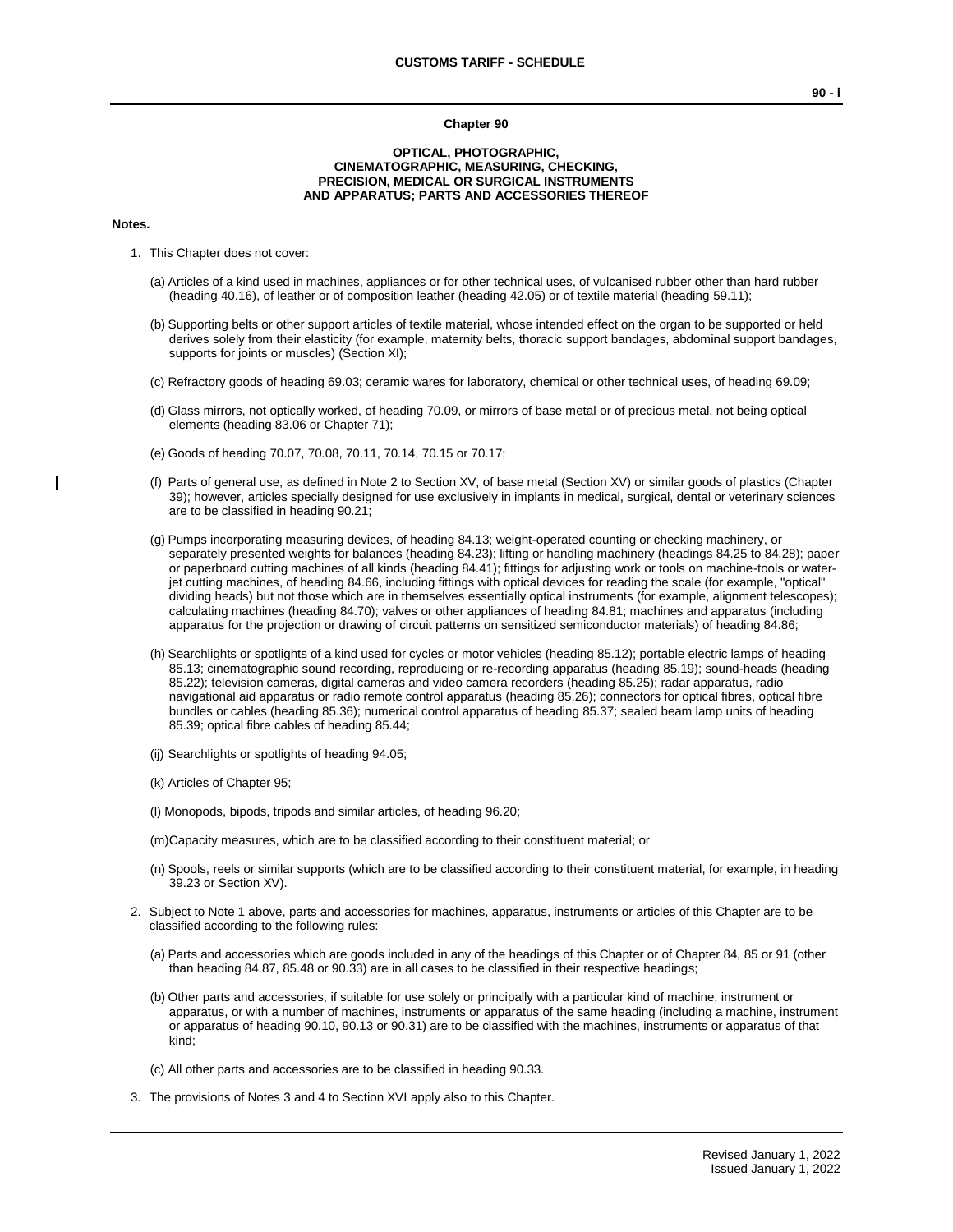- 4. Heading 90.05 does not apply to telescopic sights for fitting to arms, periscopic telescopes for fitting to submarines or tanks, or to telescopes for machines, appliances, instruments or apparatus of this Chapter or Section XVI; such telescopic sights and telescopes are to be classified in heading 90.13.
- 5. Measuring or checking optical instruments, appliances or machines which, but for this Note, could be classified both in heading 90.13 and in heading 90.31 are to be classified in heading 90.31.
- 6. For the purposes of heading 90.21, the expression "orthopaedic appliances" means appliances for:
	- Preventing or correcting bodily deformities; or
	- Supporting or holding parts of the body following an illness, operation or injury.

Orthopaedic appliances include footwear and special insoles designed to correct orthopaedic conditions, provided that they are either (1) made to measure or (2) mass-produced, presented singly and not in pairs and designed to fit either foot equally.

- 7. Heading 90.32 applies only to:
	- (a) Instruments and apparatus for automatically controlling the flow, level, pressure or other variables of liquids or gases, or for automatically controlling temperature, whether or not their operation depends on an electrical phenomenon which varies according to the factor to be automatically controlled, which are designed to bring this factor to, and maintain it at, a desired value, stabilised against disturbances, by constantly or periodically measuring its actual value; and
	- (b) Automatic regulators of electrical quantities, and instruments or apparatus for automatically controlling non-electrical quantities the operation of which depends on an electrical phenomenon varying according to the factor to be controlled, which are designed to bring this factor to, and maintain it at, a desired value, stabilised against disturbances, by constantly or periodically measuring its actural value.

#### **Supplementary Notes.**

- 1. For the purpose of this Chapter, the term "printed circuit assembly" means a good consisting of one or more printed circuits of heading 85.34 with one or more active elements assembled thereon, with or without passive elements. For the purpose of this Note, "active elements" means diodes, transistors and similar semiconductor devices, whether or not photosensitive, of heading 85.41, and integrated circuits and microassemblies of heading 85.42.
- 2. For the purpose of the tariff items of this Chapter, the term "electrical" when used in reference to instruments, appliances, apparatus and machines, refers to those articles the operation of which depends on an electrical phenomenon which varies according to the factor to be determined.

**Statistical Note.** (NB This note does not form part of the *Customs Tariff* legislation.)

1. For the statistical purposes of subheading 9001.10 having unit of measure "metre", the intention is to capture the total number of metres obtained by multiplying the number of individual fibres by the length.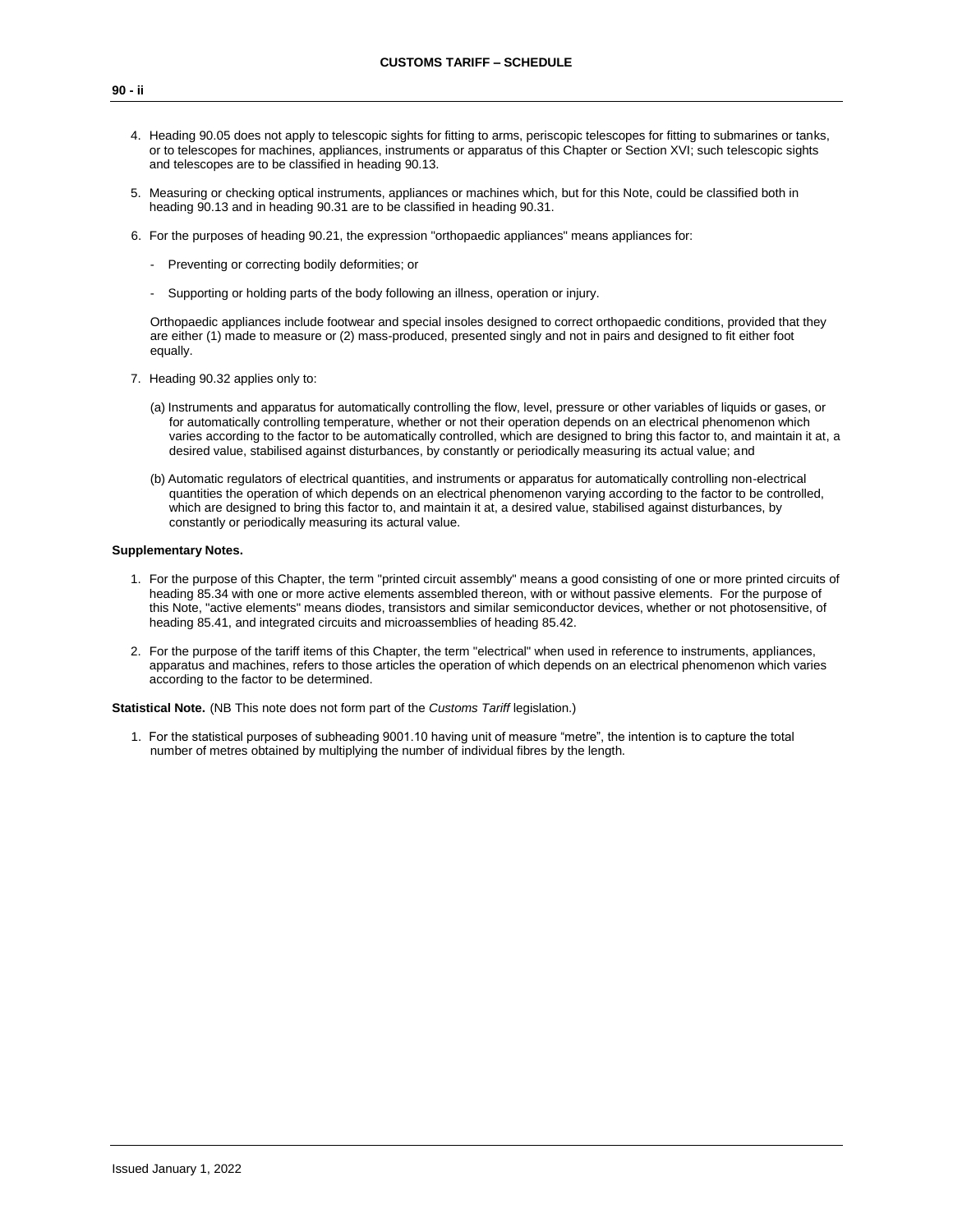| <b>Tariff</b><br>Item     | <b>SS</b> | <b>Description of Goods</b>                                                                                                                                                                                                                                                                                                | Unit of<br>Meas.         | <b>MFN</b><br><b>Tariff</b> | <b>Applicable</b><br><b>Preferential Tariffs</b>                                                                            |
|---------------------------|-----------|----------------------------------------------------------------------------------------------------------------------------------------------------------------------------------------------------------------------------------------------------------------------------------------------------------------------------|--------------------------|-----------------------------|-----------------------------------------------------------------------------------------------------------------------------|
| 90.01                     |           | Optical fibres and optical fibre bundles; optical fibre cables other than<br>those of heading 85.44; sheets and plates of polarizing material; lenses<br>(including contact lenses), prisms, mirrors and other optical elements,<br>of any material, unmounted, other than such elements of glass not<br>optically worked. |                          |                             |                                                                                                                             |
|                           |           | 9001.10.00 00 -Optical fibres, optical fibre bundles and cables                                                                                                                                                                                                                                                            | <b>MTR</b>               | Free                        | CCCT, LDCT, GPT, UST,<br>MXT, CIAT, CT, CRT, IT,<br>NT, SLT, PT, COLT, JT,<br>PAT, HNT, KRT, CEUT,<br>UAT, CPTPT, UKT: Free |
|                           |           | 9001.20.00 00 -Sheets and plates of polarizing material                                                                                                                                                                                                                                                                    | KGM                      | Free                        | CCCT, LDCT, GPT, UST,<br>MXT, CIAT, CT, CRT, IT,<br>NT, SLT, PT, COLT, JT,<br>PAT, HNT, KRT, CEUT,<br>UAT, CPTPT, UKT: Free |
|                           |           | 9001.30.00 00 - Contact lenses                                                                                                                                                                                                                                                                                             | <b>NMB</b>               | Free                        | CCCT, LDCT, GPT, UST,<br>MXT, CIAT, CT, CRT, IT,<br>NT, SLT, PT, COLT, JT,<br>PAT, HNT, KRT, CEUT,<br>UAT, CPTPT, UKT: Free |
| 9001.40                   |           | -Spectacle lenses of glass                                                                                                                                                                                                                                                                                                 |                          |                             |                                                                                                                             |
|                           |           | 9001.40.10 00 - - -Designed for use by workers employed in hazardous work                                                                                                                                                                                                                                                  | <b>NMB</b>               | Free                        | CCCT, LDCT, GPT, UST,<br>MXT, CIAT, CT, CRT, IT,<br>NT, SLT, PT, COLT, JT,<br>PAT, HNT, KRT, CEUT,<br>UAT, CPTPT, UKT: Free |
|                           |           | 9001.40.40 00 - - - Other, unfinished                                                                                                                                                                                                                                                                                      | <b>NMB</b>               | Free                        | CCCT, LDCT, GPT, UST,<br>MXT, CIAT, CT, CRT, IT,<br>NT, SLT, PT, COLT, JT,<br>PAT, HNT, KRT, CEUT,<br>UAT, CPTPT, UKT: Free |
| 9001.40.90 00 - - - Other |           |                                                                                                                                                                                                                                                                                                                            | <b>NMB</b>               | 2%                          | CCCT, LDCT, GPT, UST,<br>MXT, CIAT, CT, CRT, IT,<br>NT, SLT, PT, COLT, JT,<br>PAT, HNT, KRT, CEUT,<br>UAT, CPTPT, UKT: Free |
| 9001.50                   |           | -Spectacle lenses of other materials                                                                                                                                                                                                                                                                                       |                          |                             |                                                                                                                             |
| 9001.50.10                |           | - - - Designed for use by workers employed in hazardous work;<br>Unfinished, light polarizing, for use in the manufacture of spectacles                                                                                                                                                                                    |                          | Free                        | CCCT, LDCT, GPT, UST,<br>MXT, CIAT, CT, CRT, IT,<br>NT, SLT, PT, COLT, JT,<br>PAT, HNT, KRT, CEUT,<br>UAT, CPTPT, UKT: Free |
|                           |           | 10 - - - - - Designed for use by workers employed in hazardous work<br>20 - - - - - Unfinished, light polarizing, for use in the manufacture of spectacles                                                                                                                                                                 | <b>NMB</b><br><b>NMB</b> |                             |                                                                                                                             |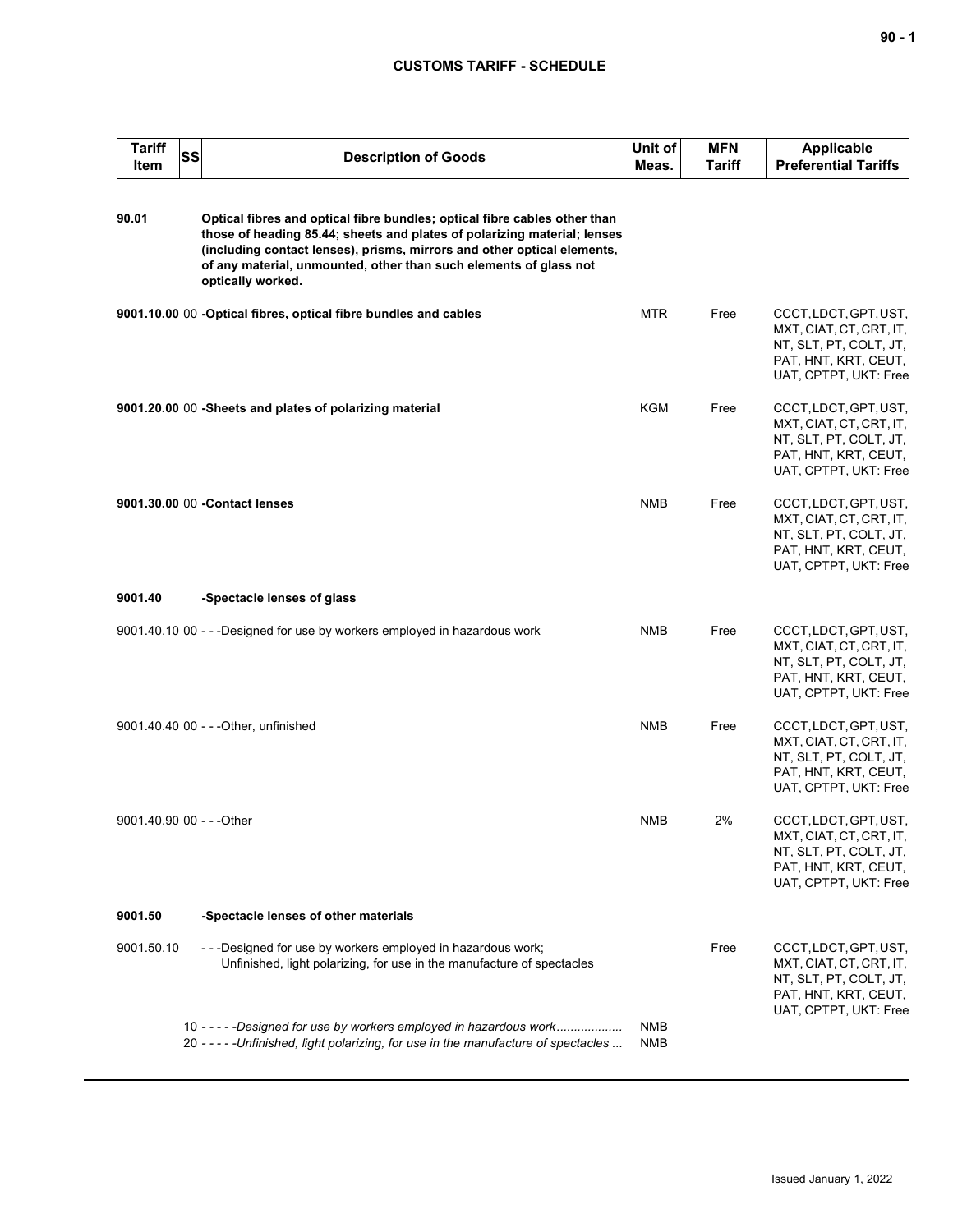| <b>Tariff</b><br>SS<br>Item | <b>Description of Goods</b>                                                                                                                                                                                                                                                                                                                                                                                                                                                                                                                                                                                                                      | Unit of<br>Meas.                | <b>MFN</b><br><b>Tariff</b> | <b>Applicable</b><br><b>Preferential Tariffs</b>                                                                            |
|-----------------------------|--------------------------------------------------------------------------------------------------------------------------------------------------------------------------------------------------------------------------------------------------------------------------------------------------------------------------------------------------------------------------------------------------------------------------------------------------------------------------------------------------------------------------------------------------------------------------------------------------------------------------------------------------|---------------------------------|-----------------------------|-----------------------------------------------------------------------------------------------------------------------------|
|                             | 9001.50.40 00 - - - Other, unfinished                                                                                                                                                                                                                                                                                                                                                                                                                                                                                                                                                                                                            | <b>NMB</b>                      | Free                        | CCCT, LDCT, GPT, UST,<br>MXT, CIAT, CT, CRT, IT,<br>NT, SLT, PT, COLT, JT,<br>PAT, HNT, KRT, CEUT,<br>UAT, CPTPT, UKT: Free |
| 9001.50.90 00 - - - Other   |                                                                                                                                                                                                                                                                                                                                                                                                                                                                                                                                                                                                                                                  | <b>NMB</b>                      | 2%                          | CCCT, LDCT, GPT, UST,<br>MXT, CIAT, CT, CRT, IT,<br>NT, SLT, PT, COLT, JT,<br>PAT, HNT, KRT, CEUT,<br>UAT, CPTPT, UKT: Free |
| 9001.90.00                  | -Other                                                                                                                                                                                                                                                                                                                                                                                                                                                                                                                                                                                                                                           |                                 | Free                        | CCCT, LDCT, GPT, UST,<br>MXT, CIAT, CT, CRT, IT,<br>NT, SLT, PT, COLT, JT,<br>PAT, HNT, KRT, CEUT,<br>UAT, CPTPT, UKT: Free |
|                             |                                                                                                                                                                                                                                                                                                                                                                                                                                                                                                                                                                                                                                                  |                                 |                             |                                                                                                                             |
| 90.02                       | Lenses, prisms, mirrors and other optical elements, of any material,<br>mounted, being parts of or fittings for instruments or apparatus, other<br>than such elements of glass not optically worked.                                                                                                                                                                                                                                                                                                                                                                                                                                             |                                 |                             |                                                                                                                             |
|                             | -Objective lenses:                                                                                                                                                                                                                                                                                                                                                                                                                                                                                                                                                                                                                               |                                 |                             |                                                                                                                             |
| 9002.11                     | -- For cameras, projectors or photographic enlargers or reducers                                                                                                                                                                                                                                                                                                                                                                                                                                                                                                                                                                                 |                                 |                             |                                                                                                                             |
| 9002.11.10                  | --- For colour television cameras or colour video cameras;<br>For enlargers making negatives or positives of a width exceeding 10 cm<br>and a length exceeding 12.5 cm;<br>For photographic cameras;<br>For use in the manufacture of projectors;<br>To be employed in the commercial production of video tape productions,<br>cinematographic films (motion picture films), animated films or multi-image<br>shows<br>10 - - - - - For colour television cameras or colour video cameras; For enlargers<br>making negatives or positives of a width exceeding 10 cm and a length<br>exceeding 12.5 cm; For photographic cameras; For use in the |                                 | Free                        | CCCT, LDCT, GPT, UST,<br>MXT, CIAT, CT, CRT, IT,<br>NT, SLT, PT, COLT, JT,<br>PAT, HNT, KRT, CEUT,<br>UAT, CPTPT, UKT: Free |
|                             |                                                                                                                                                                                                                                                                                                                                                                                                                                                                                                                                                                                                                                                  | NMB<br>$\overline{\phantom{a}}$ |                             |                                                                                                                             |
| 9002.11.90 00 - - - Other   |                                                                                                                                                                                                                                                                                                                                                                                                                                                                                                                                                                                                                                                  |                                 | 2%                          | CCCT, LDCT, GPT, UST,<br>MXT, CIAT, CT, CRT, IT,<br>NT, SLT, PT, COLT, JT,<br>PAT, HNT, KRT, CEUT,<br>UAT, CPTPT, UKT: Free |
| 9002.19.00 00 - - Other     |                                                                                                                                                                                                                                                                                                                                                                                                                                                                                                                                                                                                                                                  |                                 | Free                        | CCCT, LDCT, GPT, UST,<br>MXT, CIAT, CT, CRT, IT,<br>NT, SLT, PT, COLT, JT,<br>PAT, HNT, KRT, CEUT,<br>UAT, CPTPT, UKT: Free |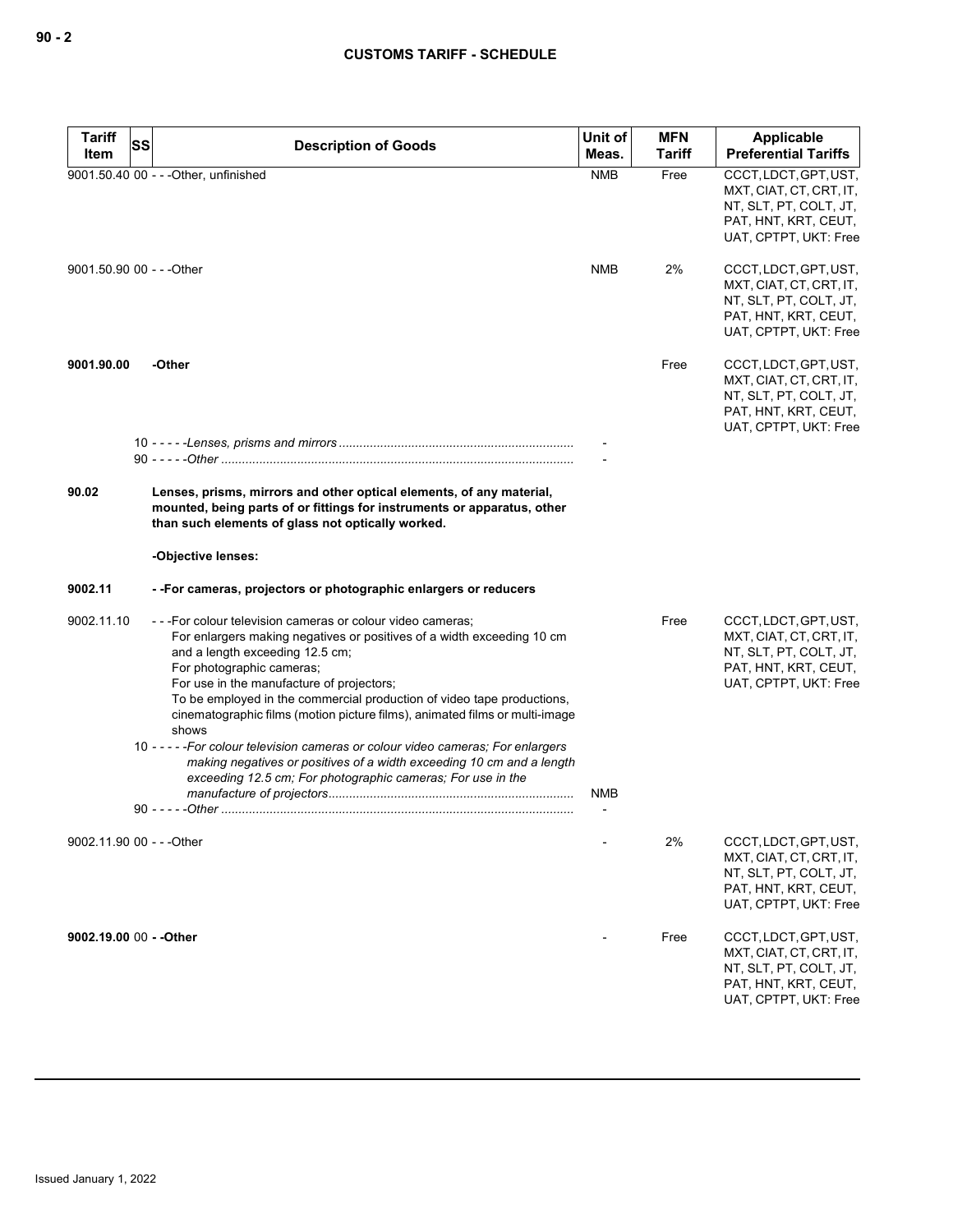| <b>Tariff</b><br><b>SS</b><br>Item | <b>Description of Goods</b>                                                                                                                                                                                                                                         | Unit of<br>Meas.         | <b>MFN</b><br><b>Tariff</b> | <b>Applicable</b><br><b>Preferential Tariffs</b>                                                                            |
|------------------------------------|---------------------------------------------------------------------------------------------------------------------------------------------------------------------------------------------------------------------------------------------------------------------|--------------------------|-----------------------------|-----------------------------------------------------------------------------------------------------------------------------|
| 9002.20.00 00 - Filters            |                                                                                                                                                                                                                                                                     |                          | Free                        | CCCT, LDCT, GPT, UST,<br>MXT, CIAT, CT, CRT, IT,<br>NT, SLT, PT, COLT, JT,<br>PAT, HNT, KRT, CEUT,<br>UAT, CPTPT, UKT: Free |
| 9002.90.00 00 -Other               |                                                                                                                                                                                                                                                                     |                          | Free                        | CCCT, LDCT, GPT, UST,<br>MXT, CIAT, CT, CRT, IT,<br>NT, SLT, PT, COLT, JT,<br>PAT, HNT, KRT, CEUT,<br>UAT, CPTPT, UKT: Free |
| 90.03                              | Frames and mountings for spectacles, goggles or the like, and parts<br>thereof.                                                                                                                                                                                     |                          |                             |                                                                                                                             |
|                                    | -Frames and mountings:                                                                                                                                                                                                                                              |                          |                             |                                                                                                                             |
| 9003.11                            | - - Of plastics                                                                                                                                                                                                                                                     |                          |                             |                                                                                                                             |
|                                    | 9003.11.10 00 - - - For prismatic eyeglasses for reading;<br>For safety goggles or safety spectacles designed for use by workers<br>employed in hazardous work                                                                                                      | <b>NMB</b>               | Free                        | CCCT, LDCT, GPT, UST,<br>MXT, CIAT, CT, CRT, IT,<br>NT, SLT, PT, COLT, JT,<br>PAT, HNT, KRT, CEUT,<br>UAT, CPTPT, UKT: Free |
|                                    | 9003.11.20 00 - - - For other spectacles, goggles or the like                                                                                                                                                                                                       | <b>NMB</b>               | 2.5%                        | CCCT, LDCT, GPT, UST,<br>MXT, CIAT, CT, CRT, IT,<br>NT, SLT, PT, COLT, JT,<br>PAT, HNT, KRT, CEUT,<br>UAT, CPTPT, UKT: Free |
| 9003.19.00                         | - - Of other materials                                                                                                                                                                                                                                              |                          | Free                        | CCCT, LDCT, GPT, UST,<br>MXT, CIAT, CT, CRT, IT,<br>NT, SLT, PT, COLT, JT,<br>PAT, HNT, KRT, CEUT,<br>UAT, CPTPT, UKT: Free |
|                                    | 10 - - - - - For prismatic eyeglasses for reading; For safety goggles or safety<br>spectacles, designed for use by workers employed in hazardous work                                                                                                               | <b>NMB</b><br><b>NMB</b> |                             |                                                                                                                             |
| 9003.90                            | -Parts                                                                                                                                                                                                                                                              |                          |                             |                                                                                                                             |
|                                    | 9003.90.10 00 - - - For use in the manufacture of ski goggles;<br>Of other spectacles, goggles or the like, unfinished;<br>Of prismatic eyeglasses for reading;<br>Of safety goggles or safety spectacles designed for use by workers<br>employed in hazardous work |                          | Free                        | CCCT, LDCT, GPT, UST,<br>MXT, CIAT, CT, CRT, IT,<br>NT, SLT, PT, COLT, JT,<br>PAT, HNT, KRT, CEUT,<br>UAT, CPTPT, UKT: Free |
| 9003.90.90 00 - - - Other          |                                                                                                                                                                                                                                                                     |                          | 2.5%                        | CCCT, LDCT, GPT, UST,<br>MXT, CIAT, CT, CRT, IT,<br>NT, SLT, PT, COLT, JT,<br>PAT, HNT, KRT, CEUT,<br>UAT, CPTPT, UKT: Free |

**90.04 Spectacles, goggles and the like, corrective, protective or other.**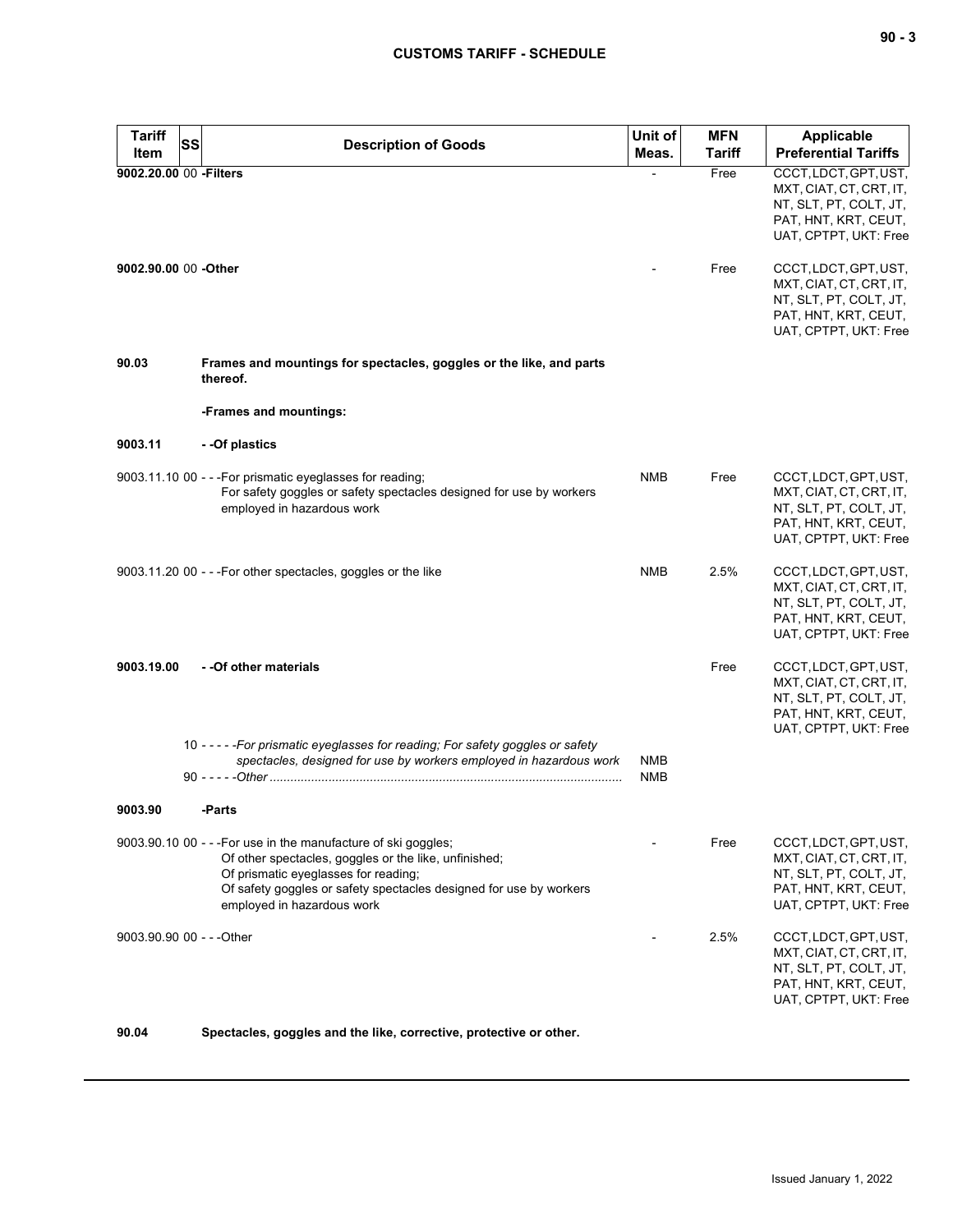| <b>Tariff</b> | <b>SS</b>                      | <b>Description of Goods</b>                                                                                                                                                               | Unit of    | <b>MFN</b>    | <b>Applicable</b>                                                                                                           |
|---------------|--------------------------------|-------------------------------------------------------------------------------------------------------------------------------------------------------------------------------------------|------------|---------------|-----------------------------------------------------------------------------------------------------------------------------|
| Item          |                                |                                                                                                                                                                                           | Meas.      | <b>Tariff</b> | <b>Preferential Tariffs</b>                                                                                                 |
|               | 9004.10.00 00 -Sunglasses      |                                                                                                                                                                                           | <b>NMB</b> | 5%            | CCCT, LDCT, GPT, UST,<br>MXT, CIAT, CT, CRT, IT,<br>NT, SLT, PT, COLT, JT,<br>PAT, HNT, KRT, CEUT,<br>UAT, CPTPT, UKT: Free |
| 9004.90       | -Other                         |                                                                                                                                                                                           |            |               |                                                                                                                             |
|               |                                | 9004.90.10 00 - - - Prismatic eyeglasses for reading;<br>Safety goggles and safety spectacles, designed for use by workers<br>employed in hazardous work                                  | NMB        | Free          | CCCT, LDCT, GPT, UST,<br>MXT, CIAT, CT, CRT, IT,<br>NT, SLT, PT, COLT, JT,<br>PAT, HNT, KRT, CEUT,<br>UAT, CPTPT, UKT: Free |
| 9004.90.90    | $- -$ Other                    |                                                                                                                                                                                           |            | 5%            | CCCT, LDCT, GPT, UST,<br>MXT, CIAT, CT, CRT, IT,<br>NT, SLT, PT, COLT, JT,<br>PAT, HNT, KRT, CEUT,<br>UAT, CPTPT, UKT: Free |
|               |                                |                                                                                                                                                                                           | NMB<br>NMB |               |                                                                                                                             |
| 90.05         |                                | Binoculars, monoculars, other optical telescopes, and mountings<br>therefor; other astronomical instruments and mountings therefor, but<br>not including instruments for radio-astronomy. |            |               |                                                                                                                             |
|               | 9005.10.00 00 -Binoculars      |                                                                                                                                                                                           | <b>NMB</b> | Free          | CCCT, LDCT, GPT, UST,<br>MXT, CIAT, CT, CRT, IT,<br>NT, SLT, PT, COLT, JT,<br>PAT, HNT, KRT, CEUT,<br>UAT, CPTPT, UKT: Free |
| 9005.80       | -Other instruments             |                                                                                                                                                                                           |            |               |                                                                                                                             |
|               | 9005.80.10 00 - - - Telescopes |                                                                                                                                                                                           | NMB        | Free          | CCCT, LDCT, GPT, UST,<br>MXT, CIAT, CT, CRT, IT,<br>NT, SLT, PT, COLT, JT,<br>PAT, HNT, KRT, CEUT,<br>UAT, CPTPT, UKT: Free |
|               | 9005.80.90 00 - - - Other      |                                                                                                                                                                                           | NMB        | 4.5%          | CCCT, LDCT, GPT, UST,<br>MXI, CIAI, CI, CRI, II,<br>NT, SLT, PT, COLT, JT,<br>PAT, HNT, KRT, CEUT,<br>UAT, CPTPT, UKT: Free |
| 9005.90       |                                | -Parts and accessories (including mountings)                                                                                                                                              |            |               |                                                                                                                             |
|               |                                | ---Of binoculars or telescopes of heading 90.05:                                                                                                                                          |            |               |                                                                                                                             |
|               |                                | 9005.90.11 00 - - - - Incorporating goods of heading 90.01 or 90.02                                                                                                                       |            | Free          | CCCT, LDCT, GPT, UST,<br>MXT, CIAT, CT, CRT, IT,<br>NT, SLT, PT, COLT, JT,<br>PAT, HNT, KRT, CEUT,<br>UAT, CPTPT, UKT: Free |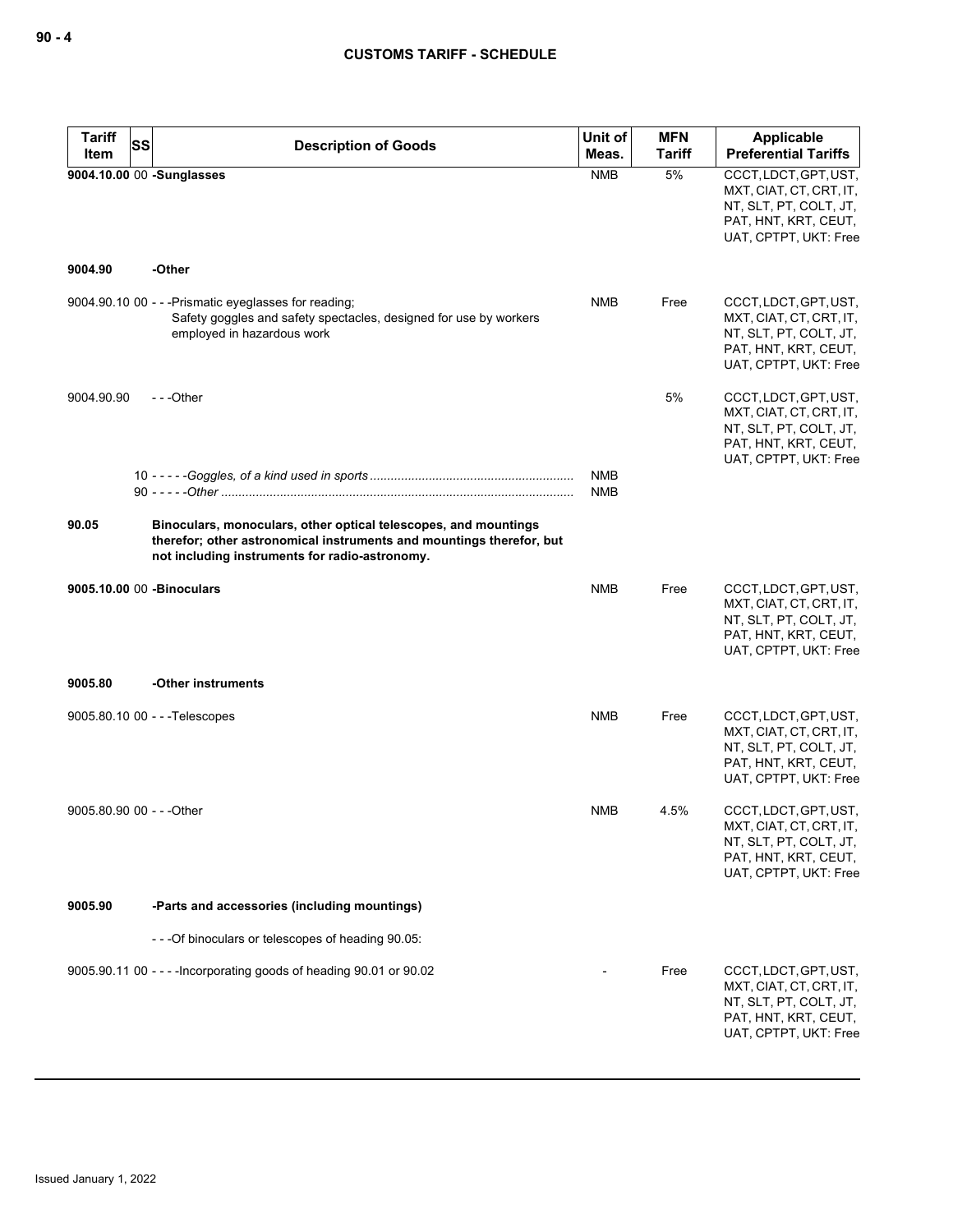| <b>Tariff</b><br>Item       | SS | <b>Description of Goods</b>                                                                                                                                                                                                                                       | Unit of<br>Meas. | <b>MFN</b><br><b>Tariff</b> | <b>Applicable</b><br><b>Preferential Tariffs</b>                                                                            |
|-----------------------------|----|-------------------------------------------------------------------------------------------------------------------------------------------------------------------------------------------------------------------------------------------------------------------|------------------|-----------------------------|-----------------------------------------------------------------------------------------------------------------------------|
| 9005.90.19 00 - - - - Other |    |                                                                                                                                                                                                                                                                   |                  | Free                        | CCCT, LDCT, GPT, UST,<br>MXT, CIAT, CT, CRT, IT,<br>NT, SLT, PT, COLT, JT,<br>PAT, HNT, KRT, CEUT,<br>UAT, CPTPT, UKT: Free |
|                             |    | $- -$ Other:                                                                                                                                                                                                                                                      |                  |                             |                                                                                                                             |
|                             |    | 9005.90.91 00 - - - - Incorporating goods of heading 90.01 or 90.02                                                                                                                                                                                               |                  | 6%                          | CCCT, LDCT, GPT, UST,<br>MXT, CIAT, CT, CRT, IT,<br>NT, SLT, PT, COLT, JT,<br>PAT, HNT, KRT, CEUT,<br>UAT, CPTPT, UKT: Free |
| 9005.90.99 00 - - - - Other |    |                                                                                                                                                                                                                                                                   |                  | 6%                          | CCCT, LDCT, GPT, UST,<br>MXT, CIAT, CT, CRT, IT,<br>NT, SLT, PT, COLT, JT,<br>PAT, HNT, KRT, CEUT,<br>UAT, CPTPT, UKT: Free |
| 90.06                       |    | Photographic (other than cinematographic) cameras; photographic<br>flashlight apparatus and flashbulbs other than discharge lamps of<br>heading 85.39.                                                                                                            |                  |                             |                                                                                                                             |
| 9006.30                     |    | -Cameras specially designed for underwater use, for aerial survey or for<br>medical or surgical examination of internal organs; comparison<br>cameras for forensic or criminological purposes                                                                     |                  |                             |                                                                                                                             |
|                             |    | 9006.30.10 00 - - - Comparison cameras for forensic or criminological purposes;<br>For making negatives or positives of a width exceeding 8 cm and of a<br>length exceeding 10.5 cm;<br>Specially designed for medical or surgical examination of internal organs | <b>NMB</b>       | Free                        | CCCT, LDCT, GPT, UST,<br>MXT, CIAT, CT, CRT, IT,<br>NT, SLT, PT, COLT, JT,<br>PAT, HNT, KRT, CEUT,<br>UAT, CPTPT, UKT: Free |
| 9006.30.90 00 - - - Other   |    |                                                                                                                                                                                                                                                                   | <b>NMB</b>       | 5%                          | CCCT, LDCT, GPT, UST,<br>MXT, CIAT, CT, CRT, IT,<br>NT, SLT, PT, COLT, JT,<br>PAT, HNT, KRT, CEUT,<br>UAT, CPTPT, UKT: Free |
|                             |    | 9006.40.00 00 -Instant print cameras                                                                                                                                                                                                                              | <b>NMB</b>       | Free                        | CCCT, LDCT, GPT, UST,<br>MXT, CIAT, CT, CRT, IT,<br>NT, SLT, PT, COLT, JT,<br>PAT, HNT, KRT, CEUT,<br>UAT, CPTPT, UKT: Free |
|                             |    |                                                                                                                                                                                                                                                                   |                  |                             |                                                                                                                             |

**-Other cameras:**

 $\mathbf I$  $\mathbf{I}$ 

 $\mathbf{I}$  $\blacksquare$ 

 $\mathbf{I}$  $\mathbf{I}$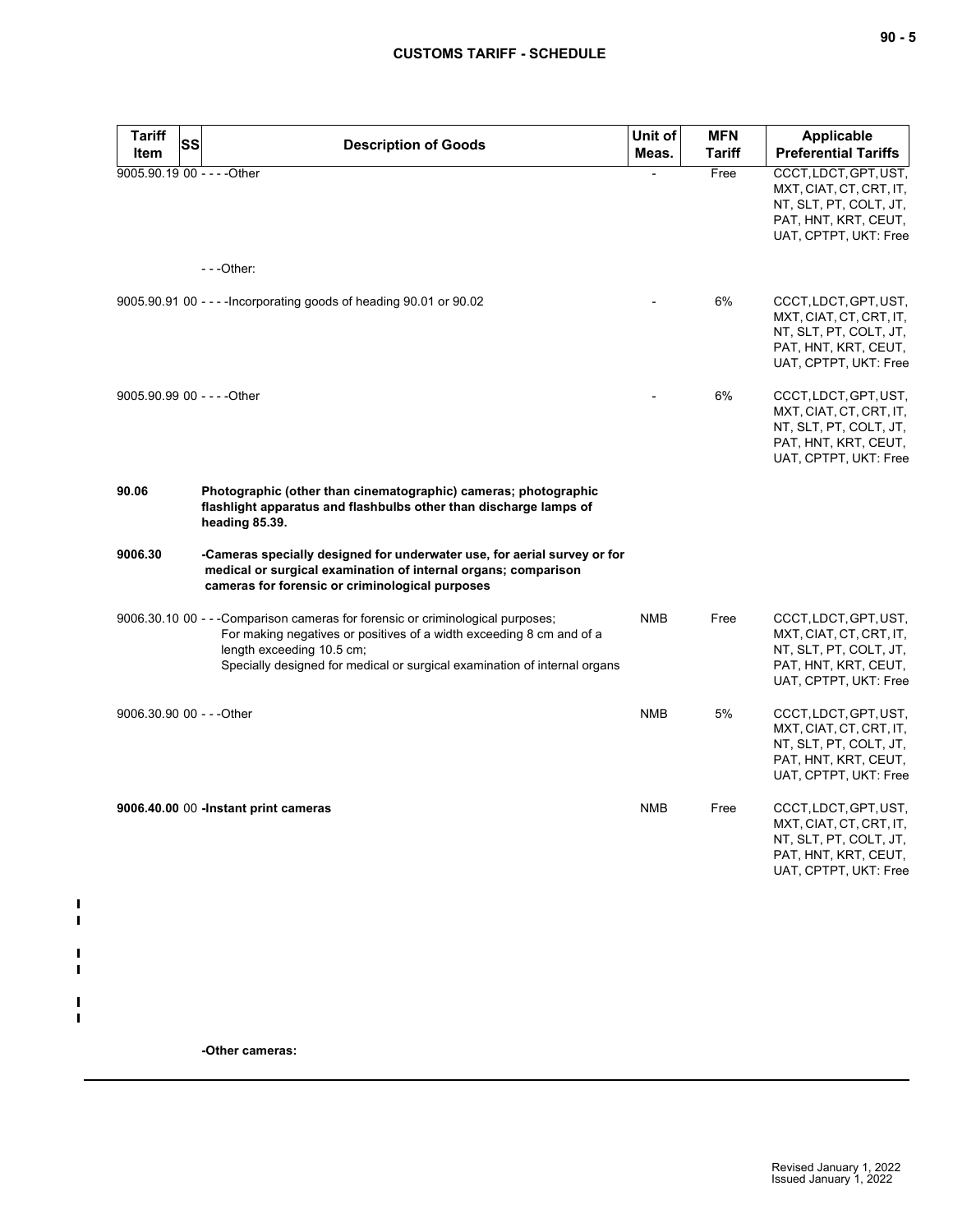| <b>Tariff</b><br><b>SS</b><br>Item | <b>Description of Goods</b>                                                  | Unit of<br>Meas. | <b>MFN</b><br><b>Tariff</b> | <b>Applicable</b><br><b>Preferential Tariffs</b>                                                                            |
|------------------------------------|------------------------------------------------------------------------------|------------------|-----------------------------|-----------------------------------------------------------------------------------------------------------------------------|
| 9006.53                            | --For roll film of a width of 35 mm                                          |                  |                             |                                                                                                                             |
|                                    | 9006.53.10 00 - - - For making negatives or positives;<br>Single-use cameras | <b>NMB</b>       | 5%                          | CCCT, LDCT, GPT, UST,<br>MXT, CIAT, CT, CRT, IT,<br>NT, SLT, PT, COLT, JT,<br>PAT, HNT, KRT, CEUT,<br>UAT, CPTPT, UKT: Free |
| 9006.53.90 00 - - - Other          |                                                                              | <b>NMB</b>       | Free                        | CCCT, LDCT, GPT, UST,<br>MXT, CIAT, CT, CRT, IT,<br>NT, SLT, PT, COLT, JT,<br>PAT, HNT, KRT, CEUT,<br>UAT, CPTPT, UKT: Free |
| 9006.59                            | - -Other                                                                     |                  |                             |                                                                                                                             |
|                                    | 9006.59.10 00 - - - For making negatives or positives                        | <b>NMB</b>       | 5%                          | CCCT, LDCT, GPT, UST,<br>MXT, CIAT, CT, CRT, IT,<br>NT, SLT, PT, COLT, JT,<br>PAT, HNT, KRT, CEUT,<br>UAT, CPTPT, UKT: Free |
| 9006.59.90 00 - - - Other          |                                                                              | <b>NMB</b>       | Free                        | CCCT, LDCT, GPT, UST,<br>MXT, CIAT, CT, CRT, IT,<br>NT, SLT, PT, COLT, JT,<br>PAT, HNT, KRT, CEUT,<br>UAT, CPTPT, UKT: Free |
|                                    | -Photographic flashlight apparatus and flashbulbs:                           |                  |                             |                                                                                                                             |
|                                    | 9006.61.00 00 - -Discharge lamp ("electronic") flashlight apparatus          | <b>NMB</b>       | Free                        | CCCT, LDCT, GPT, UST,<br>MXT, CIAT, CT, CRT, IT,<br>NT, SLT, PT, COLT, JT,<br>PAT, HNT, KRT, CEUT,<br>UAT, CPTPT, UKT: Free |
| 9006.69                            | - -Other                                                                     |                  |                             |                                                                                                                             |
| 9006.69.10 00 - - - Flash guns     |                                                                              |                  | Free                        | CCCT, LDCT, GPT, UST,<br>MXT, CIAT, CT, CRT, IT,<br>NT, SLT, PT, COLT, JT,<br>PAI, HNI, KRI, CEUI,<br>UAT, CPTPT, UKT: Free |
|                                    | 9006.69.20 00 - - - Flashbulbs, flashcubes and the like                      |                  | 6.5%                        | CCCT, LDCT, GPT, UST,<br>MXT, CIAT, CT, CRT, IT,<br>NT, SLT, PT, COLT, JT,<br>PAT, HNT, KRT, CEUT,<br>UAT, CPTPT, UKT: Free |
| 9006.69.90 00 - - - Other          |                                                                              |                  | 5%                          | CCCT, LDCT, GPT, UST,<br>MXT, CIAT, CT, CRT, IT,<br>NT, SLT, PT, COLT, JT,<br>PAT, HNT, KRT, CEUT,<br>UAT, CPTPT, UKT: Free |
|                                    | -Parts and accessories:                                                      |                  |                             |                                                                                                                             |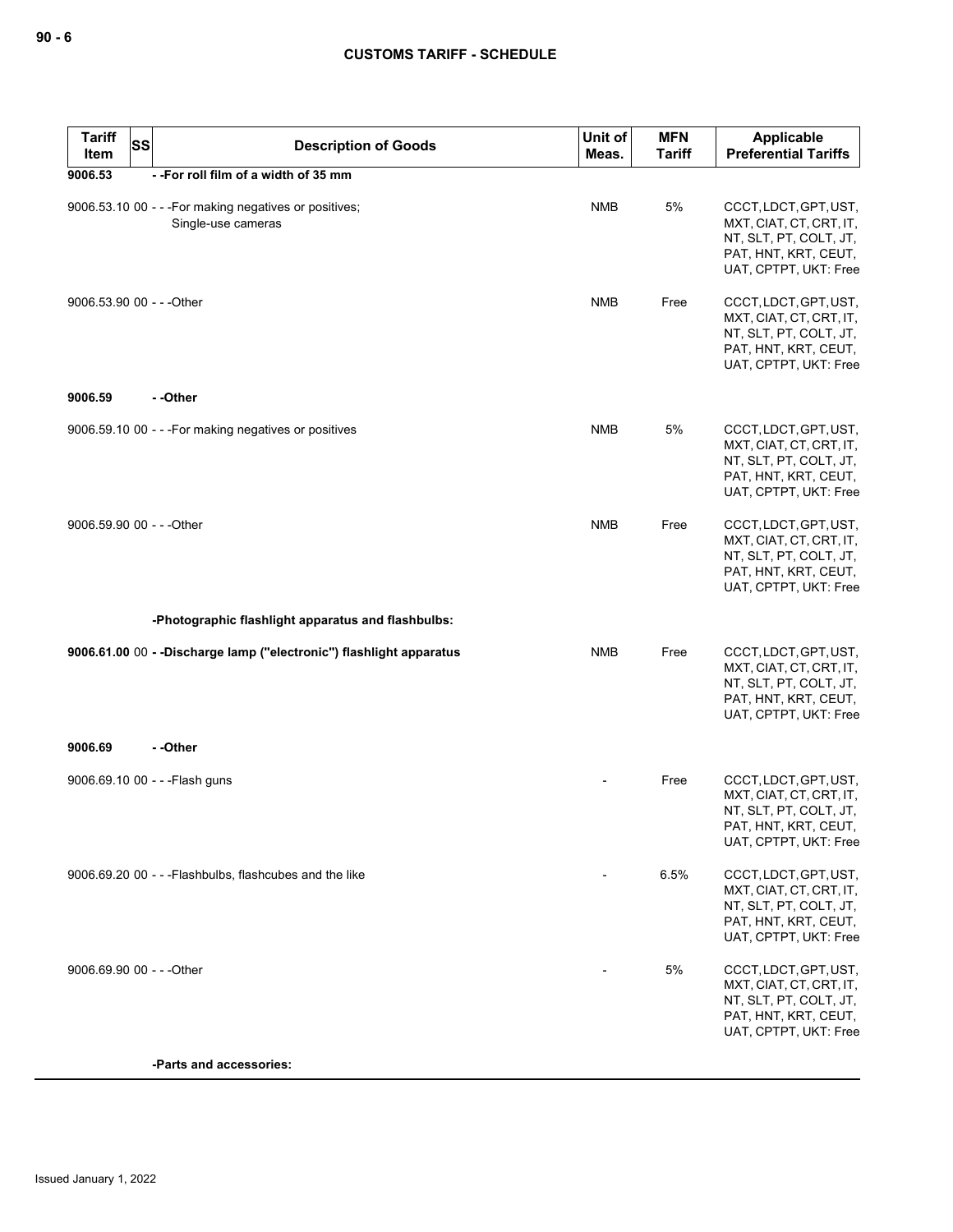| <b>Tariff</b><br><b>SS</b><br>Item | <b>Description of Goods</b>                                                                                                                                                                                                                                                                                                                                                                             | Unit of<br>Meas. | <b>MFN</b><br><b>Tariff</b> | <b>Applicable</b><br><b>Preferential Tariffs</b>                                                                            |
|------------------------------------|---------------------------------------------------------------------------------------------------------------------------------------------------------------------------------------------------------------------------------------------------------------------------------------------------------------------------------------------------------------------------------------------------------|------------------|-----------------------------|-----------------------------------------------------------------------------------------------------------------------------|
| 9006.91                            | --For cameras                                                                                                                                                                                                                                                                                                                                                                                           |                  |                             |                                                                                                                             |
|                                    | 9006.91.10 00 - - - Lantern slide attachments, lens hoods, stands and vignetters;<br>Parts of the foregoing;<br>Shutters and parts thereof, for use in the manufacture of cameras;<br>Tripod tops and other parts of tripods;<br>Unfinished parts for use in the manufacture of cameras;<br>Other parts of the goods of tariff item No. 9006.30.10, 9006.40.00,<br>9006.53.90, 9006.59.10 or 9006.59.90 |                  | Free                        | CCCT, LDCT, GPT, UST,<br>MXT, CIAT, CT, CRT, IT,<br>NT, SLT, PT, COLT, JT,<br>PAT, HNT, KRT, CEUT,<br>UAT, CPTPT, UKT: Free |
| 9006.91.90 00 - - - Other          |                                                                                                                                                                                                                                                                                                                                                                                                         |                  | 5%                          | CCCT, LDCT, GPT, UST,<br>MXT, CIAT, CT, CRT, IT,<br>NT, SLT, PT, COLT, JT,<br>PAT, HNT, KRT, CEUT,<br>UAT, CPTPT, UKT: Free |
| 9006.99                            | - -Other                                                                                                                                                                                                                                                                                                                                                                                                |                  |                             |                                                                                                                             |
|                                    | 9006.99.10 00 - - - Parts of discharge lamp ("electronic") flashlight apparatus or flash guns                                                                                                                                                                                                                                                                                                           |                  | Free                        | CCCT, LDCT, GPT, UST,<br>MXT, CIAT, CT, CRT, IT,<br>NT, SLT, PT, COLT, JT,<br>PAT, HNT, KRT, CEUT,<br>UAT, CPTPT, UKT: Free |
| 9006.99.90 00 - - - Other          |                                                                                                                                                                                                                                                                                                                                                                                                         |                  | 3.5%                        | CCCT, LDCT, GPT, UST,<br>MXT, CIAT, CT, CRT, IT,<br>NT, SLT, PT, COLT, JT,<br>PAT, HNT, KRT, CEUT,<br>UAT, CPTPT, UKT: Free |
| 90.07                              | Cinematographic cameras and projectors, whether or not incorporating<br>sound recording or reproducing apparatus.                                                                                                                                                                                                                                                                                       |                  |                             |                                                                                                                             |
| 9007.10                            | -Cameras                                                                                                                                                                                                                                                                                                                                                                                                |                  |                             |                                                                                                                             |
|                                    | 9007.10.10 00 - - - For use with surgical, dental, veterinary or diagnostic instruments; To be<br>employed in the commercial production of video tape productions,<br>cinematographic films (motion picture films), animated films or multi-image<br>shows                                                                                                                                              | <b>NMB</b>       | Free                        | CCCT, LDCT, GPT, UST,<br>MXT, CIAT, CT, CRT, IT,<br>NT, SLT, PT, COLT, JT,<br>PAT, HNT, KRT, CEUT,<br>UAT, CPTPT, UKT: Free |
| 9007.10.90 00 - - - Other          |                                                                                                                                                                                                                                                                                                                                                                                                         | NMB              | 5%                          | CCCT, LDCT, GPT, UST,<br>MXT, CIAT, CT, CRT, IT,<br>NT, SLT, PT, COLT, JT,<br>PAT, HNT, KRT, CEUT,<br>UAT, CPTPT, UKT: Free |
| 9007.20                            | -Projectors                                                                                                                                                                                                                                                                                                                                                                                             |                  |                             |                                                                                                                             |
|                                    | 9007.20.10 00 - - - To be employed in medical, surgical, dental or veterinary applications                                                                                                                                                                                                                                                                                                              | NMB              | Free                        | CCCT, LDCT, GPT, UST,<br>MXT, CIAT, CT, CRT, IT,<br>NT, SLT, PT, COLT, JT,<br>PAT, HNT, KRT, CEUT,<br>UAT, CPTPT, UKT: Free |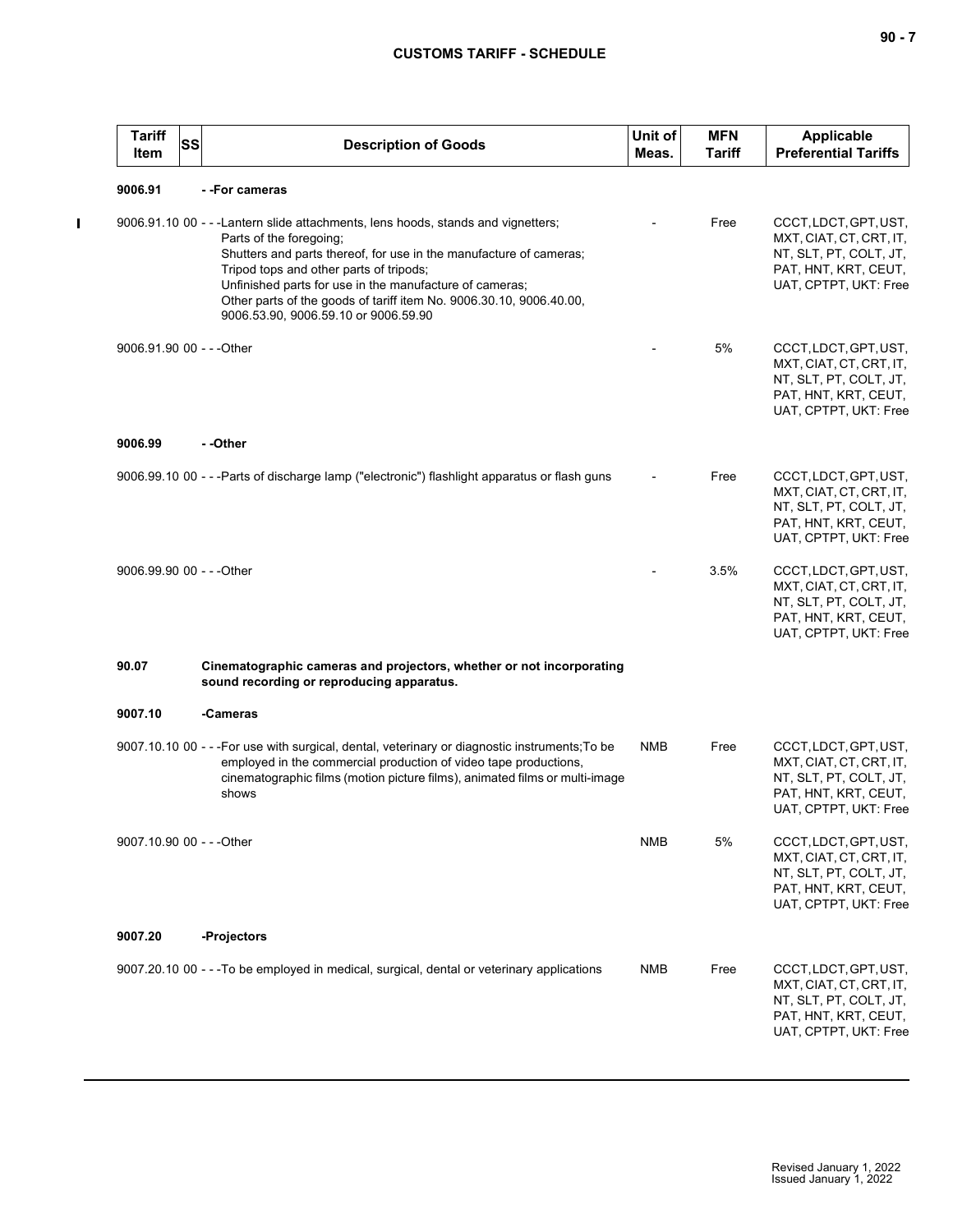| <b>Tariff</b><br>Item       | <b>SS</b><br><b>Description of Goods</b>                                                                           | Unit of<br>Meas. | <b>MFN</b><br><b>Tariff</b> | Applicable<br><b>Preferential Tariffs</b>                                                                                                |
|-----------------------------|--------------------------------------------------------------------------------------------------------------------|------------------|-----------------------------|------------------------------------------------------------------------------------------------------------------------------------------|
| 9007.20.90 00 - - - Other   |                                                                                                                    | <b>NMB</b>       | 6%                          | CCCT, LDCT, GPT, UST,<br>MXT, CIAT, CT, CRT, IT,<br>NT, SLT, PT, COLT, JT,<br>PAT, HNT, KRT, CEUT,<br>UAT, CPTPT, UKT: Free              |
|                             | -Parts and accessories:                                                                                            |                  |                             |                                                                                                                                          |
|                             | 9007.91.00 00 - - For cameras                                                                                      |                  | Free                        | CCCT, LDCT, GPT, UST,<br>MXT, CIAT, CT, CRT, IT,<br>NT, SLT, PT, COLT, JT,<br>PAT, HNT, KRT, CEUT,<br>UAT, CPTPT, UKT: Free              |
| 9007.92                     | --For projectors                                                                                                   |                  |                             |                                                                                                                                          |
|                             | 9007.92.10 00 - - - Parts for use in the manufacture of projectors                                                 |                  | Free                        | CCCT, LDCT, GPT, UST,<br>MXT, CIAT, CT, CRT, IT,<br>NT, SLT, PT, COLT, JT,<br>PAT, HNT, KRT, CEUT,<br>UAT, CPTPT, UKT: Free              |
| 9007.92.90 00 - - - Other   |                                                                                                                    |                  | 3.5%                        | CCCT, LDCT, GPT, UST,<br>MXT, CIAT, CT, CRT, IT,<br>NT, SLT, PT, COLT, JT,<br>PAT, HNT, KRT, CEUT,<br>UAT, CPTPT, UKT: Free              |
| 90.08                       | Image projectors, other than cinematographic; photographic (other than<br>cinematographic) enlargers and reducers. |                  |                             |                                                                                                                                          |
| 9008.50                     | -Projectors, enlargers and reducers                                                                                |                  |                             |                                                                                                                                          |
|                             | 9008.50.10 00 - - - Slide projectors                                                                               | <b>NMB</b>       | 6%                          | AUT, NZT, CCCT, LDCT,<br>GPT, UST, MXT, CIAT,<br>CT, CRT, IT, NT, SLT, PT,<br>COLT, JT, PAT, HNT,<br>KRT, CEUT, UAT,<br>CPTPT, UKT: Free |
|                             | -- Microfilm, microfiche or other microform readers, whether or not capable<br>of producing copies:                |                  |                             |                                                                                                                                          |
|                             | 9008.50.21 00 - - - - Microfilm or microfiche reader-printers                                                      | <b>NMB</b>       | Free                        | CCCT, LDCT, GPT, UST,<br>MXT, CIAT, CT, CRT, IT,<br>NT, SLT, PT, COLT, JT,<br>PAT, HNT, KRT, CEUT,<br>UAT, CPTPT, UKT: Free              |
| 9008.50.29 00 - - - - Other |                                                                                                                    | <b>NMB</b>       | 6%                          | CCCT, LDCT, GPT, UST,<br>MXT, CIAT, CT, CRT, IT,<br>NT, SLT, PT, COLT, JT,<br>PAT, HNT, KRT, CEUT,<br>UAT, CPTPT, UKT: Free              |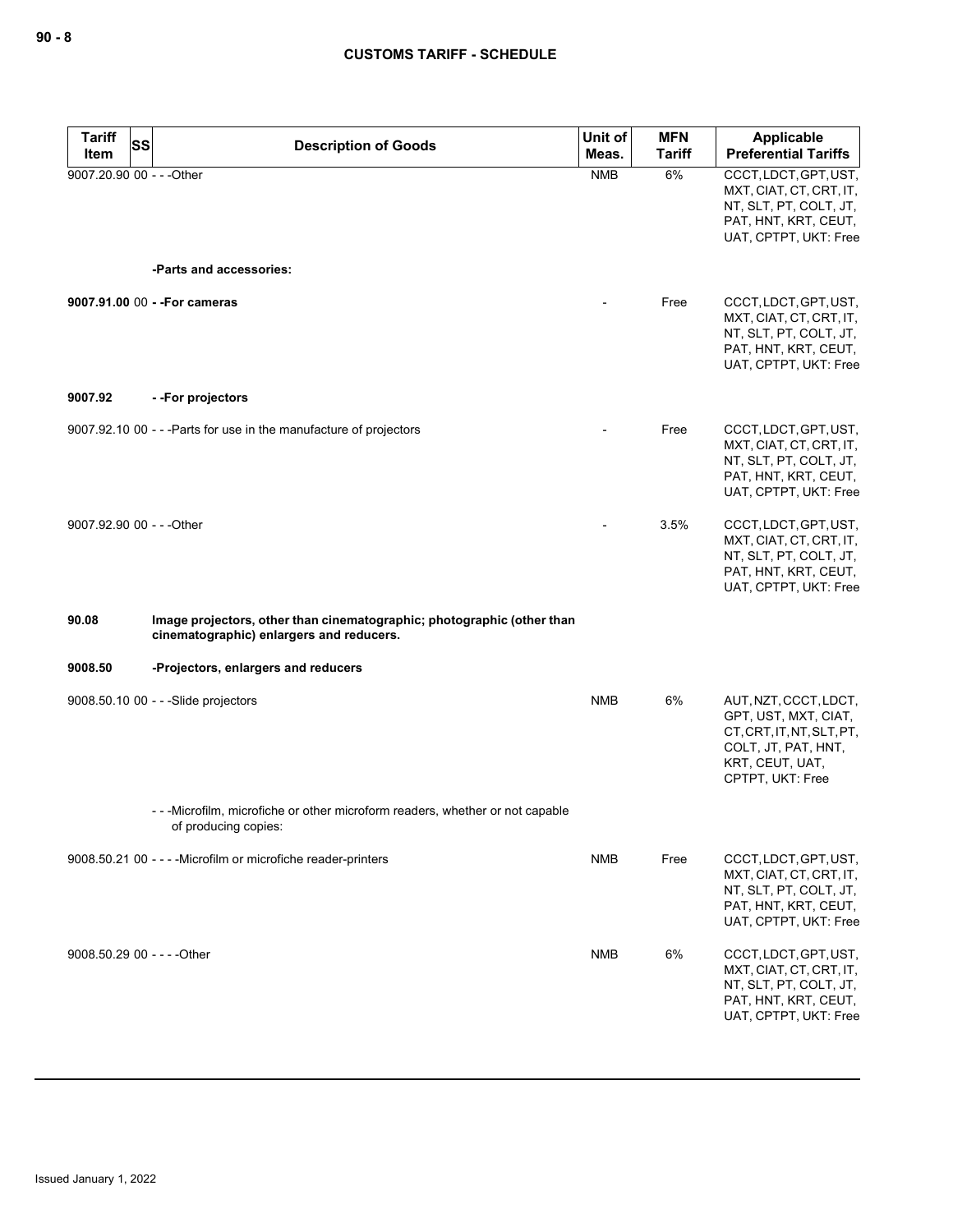| × |  | . . |
|---|--|-----|
|---|--|-----|

| <b>Tariff</b><br><b>SS</b> | <b>Description of Goods</b>                                                                                                                                                                                           | Unit of    | <b>MFN</b>    | <b>Applicable</b>                                                                                                           |
|----------------------------|-----------------------------------------------------------------------------------------------------------------------------------------------------------------------------------------------------------------------|------------|---------------|-----------------------------------------------------------------------------------------------------------------------------|
| Item                       |                                                                                                                                                                                                                       | Meas.      | <b>Tariff</b> | <b>Preferential Tariffs</b>                                                                                                 |
|                            | 9008.50.30 00 - - - Other image projectors                                                                                                                                                                            | <b>NMB</b> | 5.5%          | CCCT, LDCT, GPT, UST,<br>MXT, CIAT, CT, CRT, IT,<br>NT, SLT, PT, COLT, JT,<br>PAT, HNT, KRT, CEUT,<br>UAT, CPTPT, UKT: Free |
| 9008.50.90 00 - - - Other  |                                                                                                                                                                                                                       | <b>NMB</b> | Free          | CCCT, LDCT, GPT, UST,<br>MXT, CIAT, CT, CRT, IT,<br>NT, SLT, PT, COLT, JT,<br>PAT, HNT, KRT, CEUT,<br>UAT, CPTPT, UKT: Free |
| 9008.90                    | -Parts and accessories                                                                                                                                                                                                |            |               |                                                                                                                             |
| 9008.90.10 00 - - - Parts  |                                                                                                                                                                                                                       |            | Free          | CCCT, LDCT, GPT, UST,<br>MXT, CIAT, CT, CRT, IT,<br>NT, SLT, PT, COLT, JT,<br>PAT, HNT, KRT, CEUT,<br>UAT, CPTPT, UKT: Free |
|                            | 9008.90.20 00 - - - Accessories                                                                                                                                                                                       |            | 7%            | CCCT, LDCT, GPT, UST,<br>MXT, CIAT, CT, CRT, IT,<br>NT, SLT, PT, COLT, JT,<br>PAT, HNT, KRT, CEUT,<br>UAT, CPTPT, UKT: Free |
| 90.10                      | Apparatus and equipment for photographic (including cinematographic)<br>laboratories, not specified or included elsewhere in this Chapter;<br>negatoscopes; projection screens.                                       |            |               |                                                                                                                             |
|                            | 9010.10.00 00 -Apparatus and equipment for automatically developing photographic<br>(including cinematographic) film or paper in rolls or for automatically<br>exposing developed film to rolls of photographic paper |            | Free          | CCCT, LDCT, GPT, UST,<br>MXT, CIAT, CT, CRT, IT,<br>NT, SLT, PT, COLT, JT,<br>PAT, HNT, KRT, CEUT,<br>UAT, CPTPT, UKT: Free |
|                            | 9010.50.00 00 -Other apparatus and equipment for photographic (including<br>cinematographic) laboratories; negatoscopes                                                                                               | <b>NMB</b> | Free          | CCCT, LDCT, GPT, UST,<br>MXT, CIAT, CT, CRT, IT,<br>NT, SLT, PT, COLT, JT,<br>PAT, HNT, KRT, CEUT,<br>UAT, CPTPT, UKT: Free |
|                            | 9010.60.00 00 -Projection screens                                                                                                                                                                                     | <b>NMB</b> | Free          | CCCT, LDCT, GPT, UST,<br>MXT, CIAT, CT, CRT, IT,<br>NT, SLT, PT, COLT, JT,<br>PAT, HNT, KRT, CEUT,<br>UAT, CPTPT, UKT: Free |
|                            | 9010.90.00 00 - Parts and accessories                                                                                                                                                                                 |            | Free          | CCCT, LDCT, GPT, UST,<br>MXT, CIAT, CT, CRT, IT,<br>NT, SLT, PT, COLT, JT,<br>PAT, HNT, KRT, CEUT,<br>UAT, CPTPT, UKT: Free |

**90.11 Compound optical microscopes, including those for photomicrography, cinephotomicrography or microprojection.**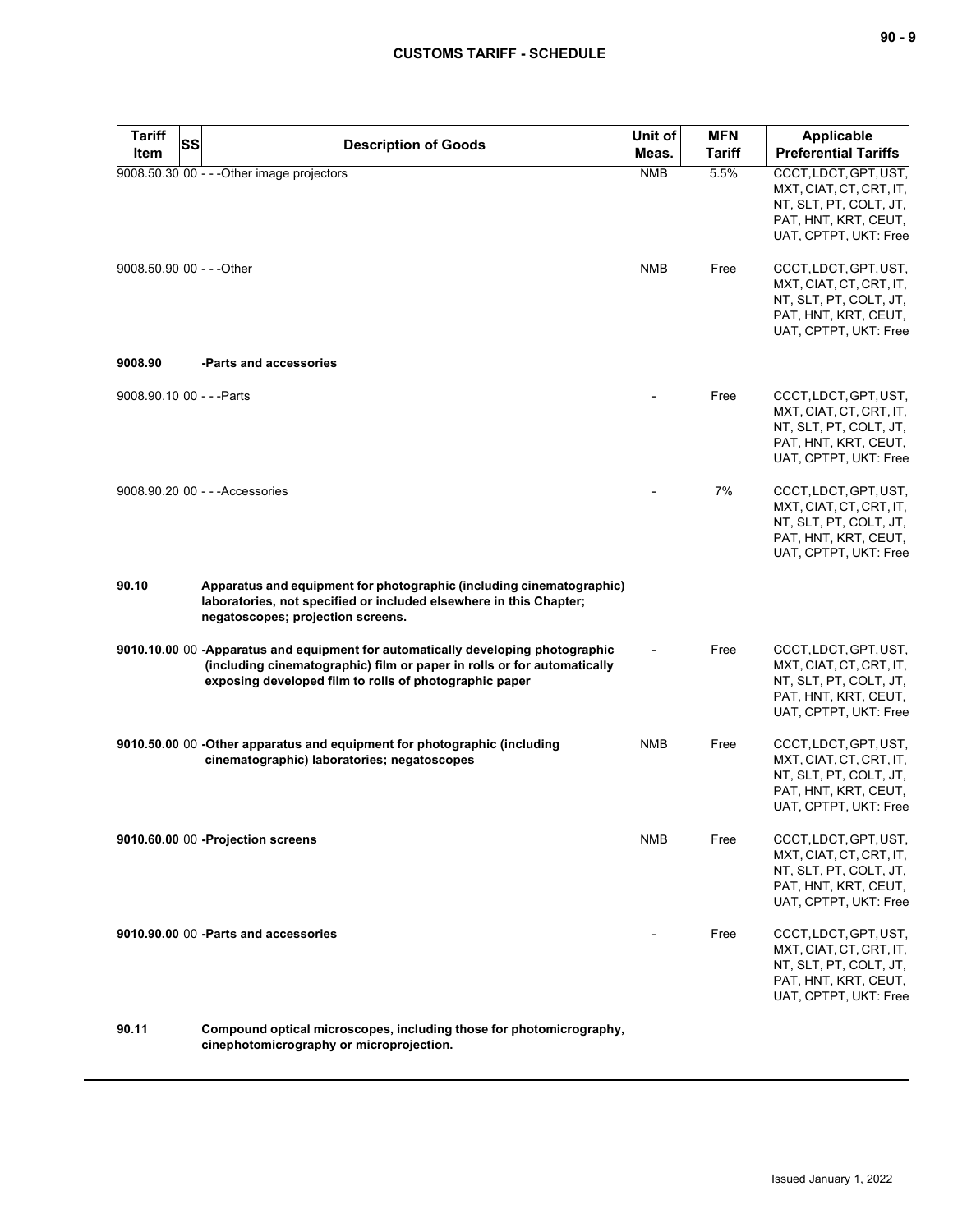| <b>Tariff</b> | <b>SS</b><br><b>Description of Goods</b>                                                                                                                                                          | Unit of    | <b>MFN</b>    | Applicable                                                                                                                  |
|---------------|---------------------------------------------------------------------------------------------------------------------------------------------------------------------------------------------------|------------|---------------|-----------------------------------------------------------------------------------------------------------------------------|
| Item          |                                                                                                                                                                                                   | Meas.      | <b>Tariff</b> | <b>Preferential Tariffs</b>                                                                                                 |
|               | 9011.10.00 00 -Stereoscopic microscopes                                                                                                                                                           | <b>NMB</b> | Free          | CCCT, LDCT, GPT, UST,<br>MXT, CIAT, CT, CRT, IT,<br>NT, SLT, PT, COLT, JT,<br>PAT, HNT, KRT, CEUT,<br>UAT, CPTPT, UKT: Free |
|               | 9011.20.00 00 -Other microscopes, for photomicrography, cinephotomicrography or<br>microprojection                                                                                                | NMB        | Free          | CCCT, LDCT, GPT, UST,<br>MXT, CIAT, CT, CRT, IT,<br>NT, SLT, PT, COLT, JT,<br>PAT, HNT, KRT, CEUT,<br>UAT, CPTPT, UKT: Free |
|               | 9011.80.00 00 - Other microscopes                                                                                                                                                                 | <b>NMB</b> | Free          | CCCT, LDCT, GPT, UST,<br>MXT, CIAT, CT, CRT, IT,<br>NT, SLT, PT, COLT, JT,<br>PAT, HNT, KRT, CEUT,<br>UAT, CPTPT, UKT: Free |
|               | 9011.90.00 00 - Parts and accessories                                                                                                                                                             |            | Free          | CCCT, LDCT, GPT, UST,<br>MXT, CIAT, CT, CRT, IT,<br>NT, SLT, PT, COLT, JT,<br>PAT, HNT, KRT, CEUT,<br>UAT, CPTPT, UKT: Free |
| 90.12         | Microscopes other than optical microscopes; diffraction apparatus.                                                                                                                                |            |               |                                                                                                                             |
|               | 9012.10.00 00 -Microscopes other than optical microscopes; diffraction apparatus                                                                                                                  |            | Free          | CCCT, LDCT, GPT, UST,<br>MXT, CIAT, CT, CRT, IT,<br>NT, SLT, PT, COLT, JT,<br>PAT, HNT, KRT, CEUT,<br>UAT, CPTPT, UKT: Free |
|               | 9012.90.00 00 - Parts and accessories                                                                                                                                                             |            | Free          | CCCT, LDCT, GPT, UST,<br>MXT, CIAT, CT, CRT, IT,<br>NT, SLT, PT, COLT, JT,<br>PAT, HNT, KRT, CEUT,<br>UAT, CPTPT, UKT: Free |
| 90.13         | Lasers, other than laser diodes; other optical appliances and<br>instruments, not specified or included elsewhere in this Chapter.                                                                |            |               |                                                                                                                             |
|               | 9013.10.00 00 -Telescopic sights for fitting to arms; periscopes; telescopes designed<br>to form parts of machines, appliances, instruments or apparatus of this<br><b>Chapter or Section XVI</b> | NMB        | Free          | CCCT, LDCT, GPT, UST,<br>MXT, CIAT, CT, CRT, IT,<br>NT, SLT, PT, COLT, JT,<br>PAT, HNT, KRT, CEUT,<br>UAT, CPTPT, UKT: Free |
|               | 9013.20.00 00 -Lasers, other than laser diodes                                                                                                                                                    | <b>NMB</b> | Free          | CCCT, LDCT, GPT, UST,<br>MXT, CIAT, CT, CRT, IT,<br>NT, SLT, PT, COLT, JT,<br>PAT, HNT, KRT, CEUT,<br>UAT, CPTPT, UKT: Free |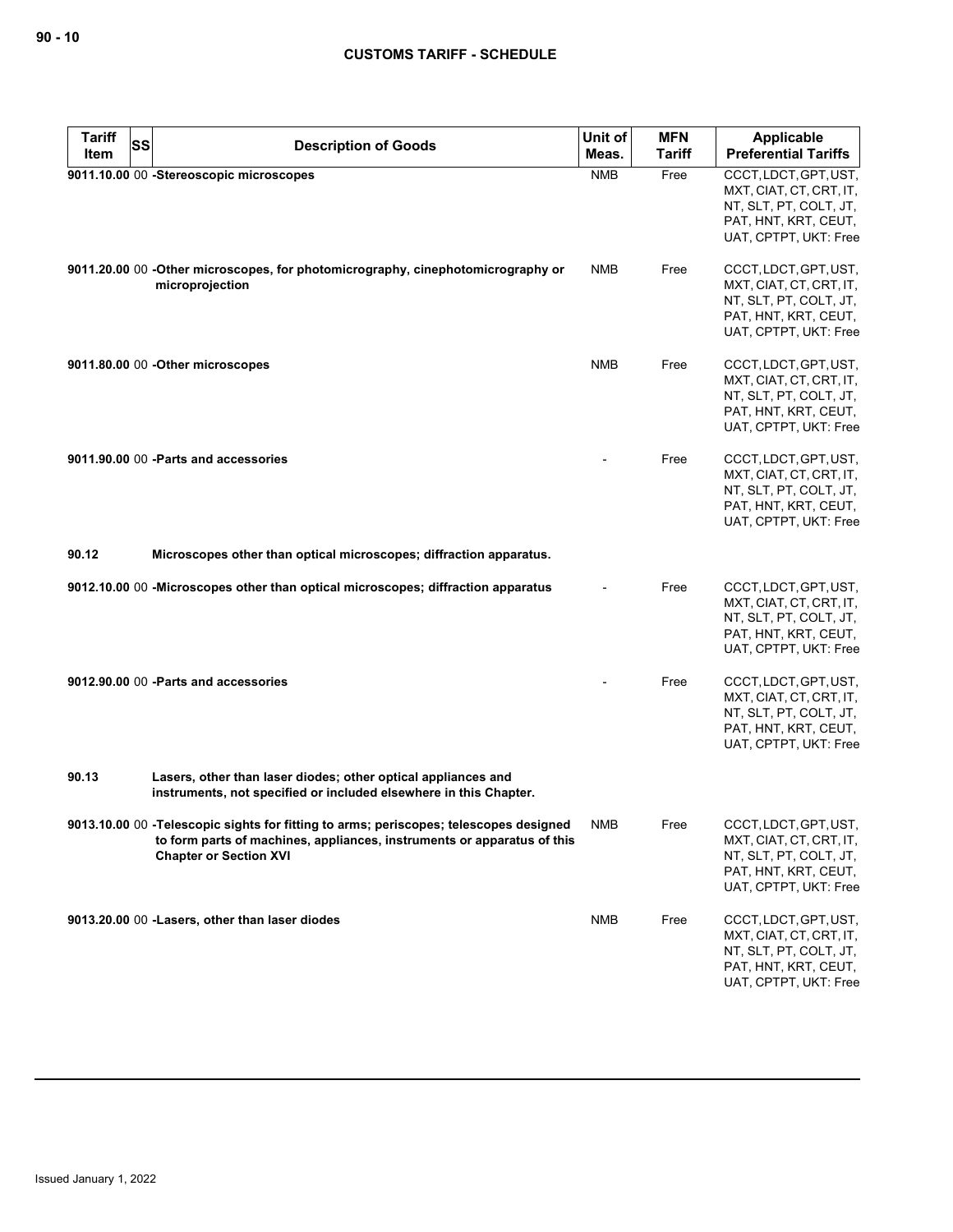| Tariff<br>Item | <b>SS</b> | <b>Description of Goods</b>                                                                                                                                                                      | Unit of<br>Meas.                       | <b>MFN</b><br><b>Tariff</b> | Applicable<br><b>Preferential Tariffs</b>                                                                                   |
|----------------|-----------|--------------------------------------------------------------------------------------------------------------------------------------------------------------------------------------------------|----------------------------------------|-----------------------------|-----------------------------------------------------------------------------------------------------------------------------|
| 9013.80.00     |           | -Other devices, appliances and instruments                                                                                                                                                       |                                        | Free                        | CCCT, LDCT, GPT, UST,<br>MXT, CIAT, CT, CRT, IT,<br>NT, SLT, PT, COLT, JT,<br>PAT, HNT, KRT, CEUT,<br>UAT, CPTPT, UKT: Free |
|                |           |                                                                                                                                                                                                  |                                        |                             |                                                                                                                             |
|                |           | 9013.90.00 00 - Parts and accessories                                                                                                                                                            |                                        | Free                        | CCCT, LDCT, GPT, UST,<br>MXT, CIAT, CT, CRT, IT,<br>NT, SLT, PT, COLT, JT,<br>PAT, HNT, KRT, CEUT,<br>UAT, CPTPT, UKT: Free |
| 90.14          |           | Direction finding compasses; other navigational instruments and<br>appliances.                                                                                                                   |                                        |                             |                                                                                                                             |
|                |           | 9014.10.00 00 -Direction finding compasses                                                                                                                                                       | <b>NMB</b>                             | Free                        | CCCT, LDCT, GPT, UST,<br>MXT, CIAT, CT, CRT, IT,<br>NT, SLT, PT, COLT, JT,<br>PAT, HNT, KRT, CEUT,<br>UAT, CPTPT, UKT: Free |
| 9014.20.00     |           | -Instruments and appliances for aeronautical or space navigation (other<br>than compasses)                                                                                                       |                                        | Free                        | CCCT, LDCT, GPT, UST,<br>MXT, CIAT, CT, CRT, IT,<br>NT, SLT, PT, COLT, JT,<br>PAT, HNT, KRT, CEUT,<br>UAT, CPTPT, UKT: Free |
|                |           |                                                                                                                                                                                                  | NMB<br>NMB<br><b>NMB</b><br><b>NMB</b> |                             |                                                                                                                             |
| 9014.80.00     |           | -Other instruments and appliances                                                                                                                                                                |                                        | Free                        | CCCT, LDCT, GPT, UST,<br>MXT, CIAT, CT, CRT, IT,<br>NT, SLT, PT, COLT, JT,<br>PAT, HNT, KRT, CEUT,<br>UAT, CPTPT, UKT: Free |
|                |           |                                                                                                                                                                                                  | <b>NMB</b><br>NMB                      |                             |                                                                                                                             |
|                |           | 9014.90.00 00 -Parts and accessories                                                                                                                                                             |                                        | Free                        | CCCT, LDCT, GPT, UST,<br>MXT, CIAT, CT, CRT, IT,<br>NT, SLT, PT, COLT, JT,<br>PAT, HNT, KRT, CEUT,<br>UAT, CPTPT, UKT: Free |
| 90.15          |           | Surveying (including photogrammetrical surveying), hydrographic,<br>oceanographic, hydrological, meteorological or geophysical<br>instruments and appliances, excluding compasses; rangefinders. |                                        |                             |                                                                                                                             |
|                |           | 9015.10.00 00 -Rangefinders                                                                                                                                                                      | <b>NMB</b>                             | Free                        | CCCT, LDCT, GPT, UST,<br>MXT, CIAT, CT, CRT, IT,<br>NT, SLT, PT, COLT, JT,<br>PAT, HNT, KRT, CEUT,<br>UAT, CPTPT, UKT: Free |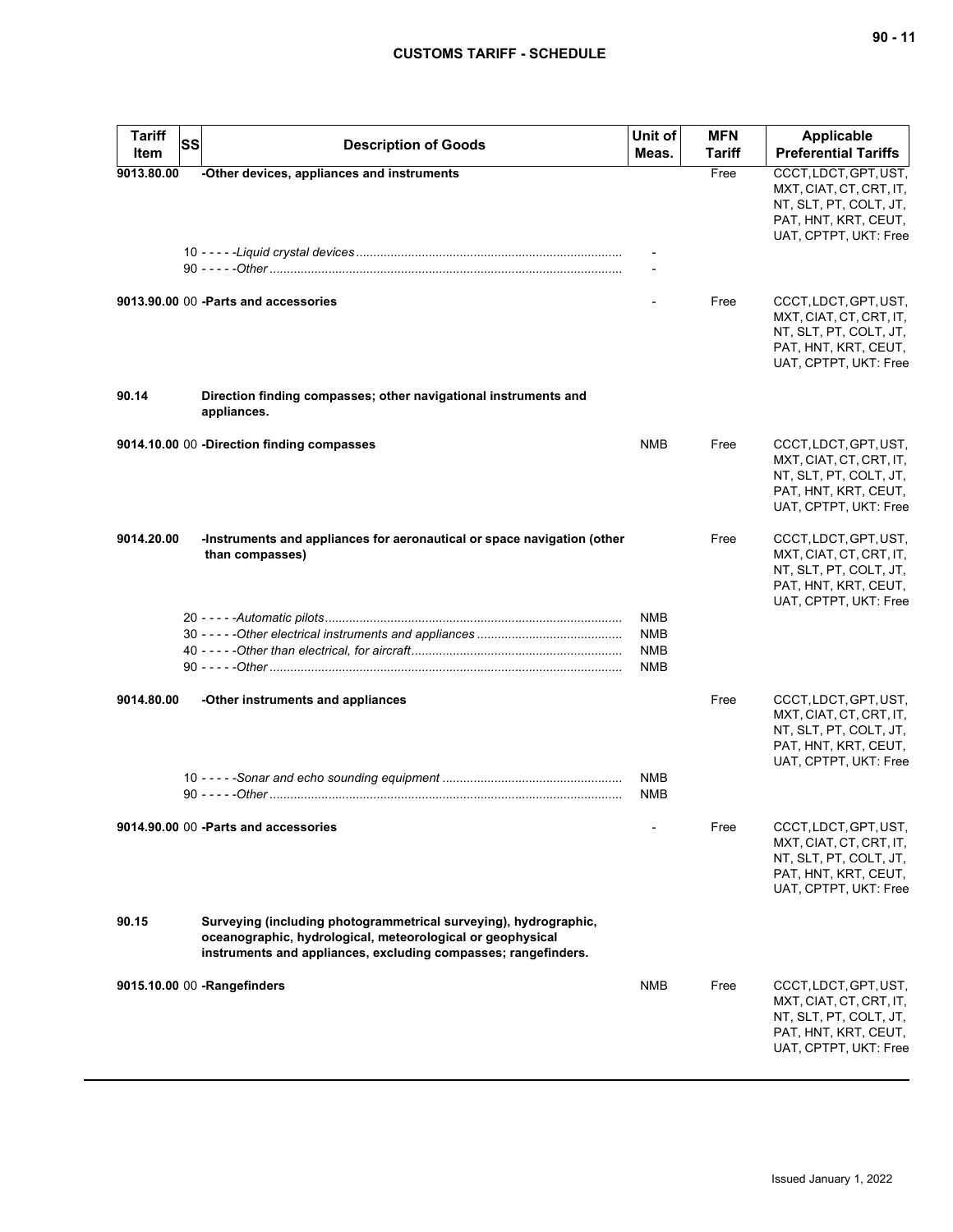| <b>Tariff</b><br>SS<br>Item | <b>Description of Goods</b>                                                                                                                                                                                                                                                                                                                                   | Unit of<br>Meas. | <b>MFN</b><br>Tariff | <b>Applicable</b><br><b>Preferential Tariffs</b>                                                                                         |
|-----------------------------|---------------------------------------------------------------------------------------------------------------------------------------------------------------------------------------------------------------------------------------------------------------------------------------------------------------------------------------------------------------|------------------|----------------------|------------------------------------------------------------------------------------------------------------------------------------------|
|                             | 9015.20.00 00 - Theodolites and tachymeters (tacheometers)                                                                                                                                                                                                                                                                                                    | <b>NMB</b>       | Free                 | CCCT, LDCT, GPT, UST,<br>MXT, CIAT, CT, CRT, IT,<br>NT, SLT, PT, COLT, JT,<br>PAT, HNT, KRT, CEUT,<br>UAT, CPTPT, UKT: Free              |
| 9015.30.00 00 -Levels       |                                                                                                                                                                                                                                                                                                                                                               | <b>NMB</b>       | 2.5%                 | CCCT, LDCT, GPT, UST,<br>MXT, CIAT, CT, CRT, IT,<br>NT, SLT, PT, COLT, JT,<br>PAT, HNT, KRT, CEUT,<br>UAT, CPTPT, UKT: Free              |
|                             | 9015.40.00 00 -Photogrammetrical surveying instruments and appliances                                                                                                                                                                                                                                                                                         |                  | Free                 | CCCT, LDCT, GPT, UST,<br>MXT, CIAT, CT, CRT, IT,<br>NT, SLT, PT, COLT, JT,<br>PAT, HNT, KRT, CEUT,<br>UAT, CPTPT, UKT: Free              |
| 9015.80.00                  | -Other instruments and appliances                                                                                                                                                                                                                                                                                                                             |                  | Free                 | AUT, NZT, CCCT, LDCT,<br>GPT, UST, MXT, CIAT,<br>CT, CRT, IT, NT, SLT, PT,<br>COLT, JT, PAT, HNT,<br>KRT, CEUT, UAT,<br>CPTPT, UKT: Free |
|                             | 10 - - - - - Geophysical instruments, excluding magnetometers, gravimeters and                                                                                                                                                                                                                                                                                |                  |                      |                                                                                                                                          |
|                             | 9015.90.00 00 - Parts and accessories                                                                                                                                                                                                                                                                                                                         |                  | Free                 | CCCT, LDCT, GPT, UST,<br>MXT, CIAT, CT, CRT, IT,<br>NT, SLT, PT, COLT, JT,<br>PAT, HNT, KRT, CEUT,<br>UAT, CPTPT, UKT: Free              |
|                             | 9016.00.00 00 Balances of a sensitivity of 5 cg or better, with or without weights.                                                                                                                                                                                                                                                                           |                  | Free                 | CCCT, LDCT, GPT, UST,<br>MXT, CIAT, CT, CRT, IT,<br>NT, SLT, PT, COLT, JT,<br>PAT, HNT, KRT, CEUT,<br>UAT, CPTPT, UKT: Free              |
| 90.17                       | Drawing, marking-out or mathematical calculating instruments (for<br>example, drafting machines, pantographs, protractors, drawing sets,<br>slide rules, disc calculators); instruments for measuring length, for use<br>in the hand (for example, measuring rods and tapes, micrometers,<br>callipers), not specified or included elsewhere in this Chapter. |                  |                      |                                                                                                                                          |
| 9017.10                     | -Drafting tables and machines, whether or not automatic                                                                                                                                                                                                                                                                                                       |                  |                      |                                                                                                                                          |
|                             | 9017.10.10 00 - - - Drafting machines                                                                                                                                                                                                                                                                                                                         |                  | Free                 | CCCT, LDCT, GPT, UST,<br>MXT, CIAT, CT, CRT, IT,<br>NT, SLT, PT, COLT, JT,<br>PAT, HNT, KRT, CEUT,<br>UAT, CPTPT, UKT: Free              |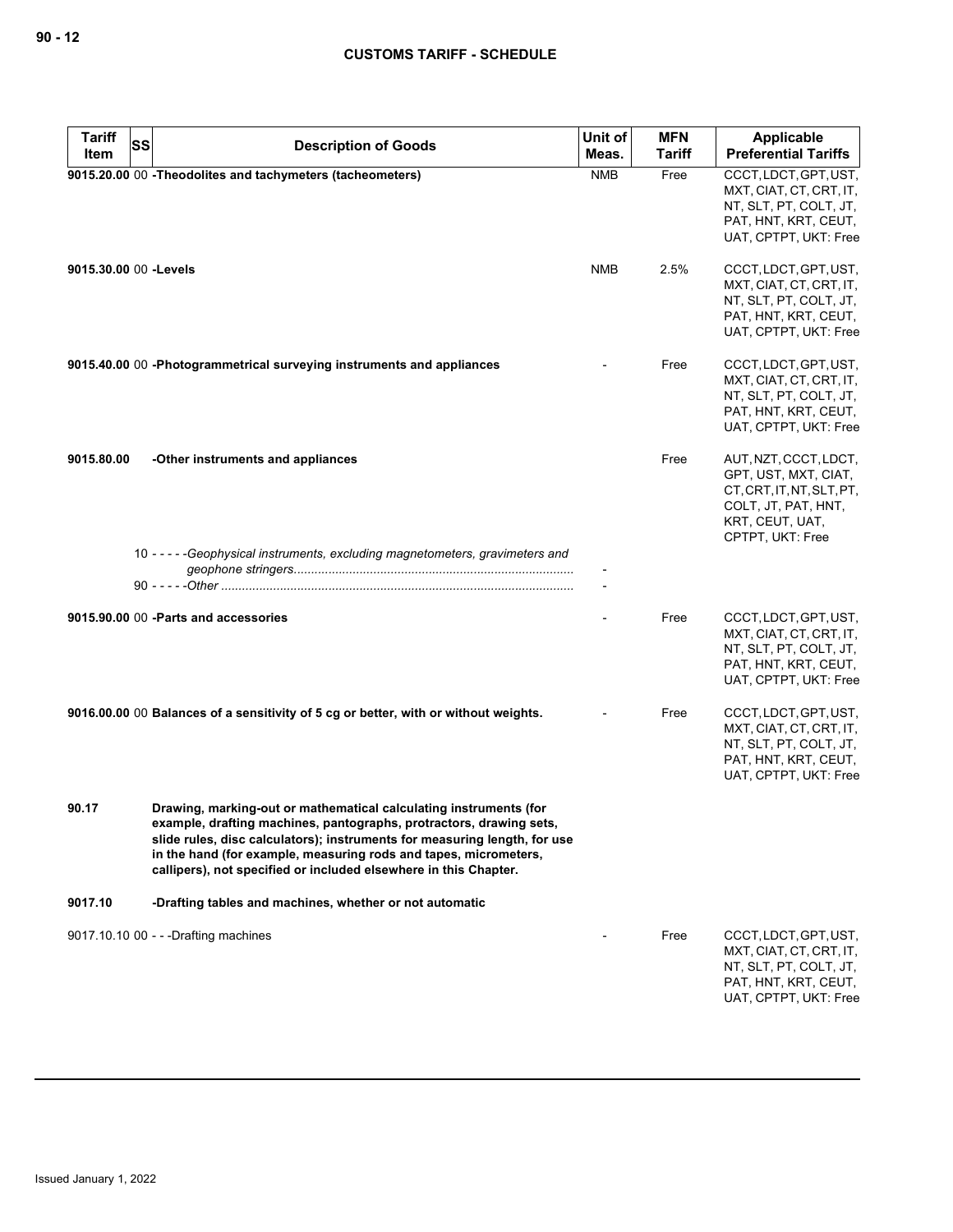| <b>Tariff</b>             | SS | <b>Description of Goods</b>                                                                                                                                                                   | Unit of                                | <b>MFN</b>    | <b>Applicable</b>                                                                                                                        |
|---------------------------|----|-----------------------------------------------------------------------------------------------------------------------------------------------------------------------------------------------|----------------------------------------|---------------|------------------------------------------------------------------------------------------------------------------------------------------|
| Item                      |    |                                                                                                                                                                                               | Meas.                                  | <b>Tariff</b> | <b>Preferential Tariffs</b>                                                                                                              |
|                           |    | 9017.10.20 00 - - - Drafting tables                                                                                                                                                           |                                        | 8.5%          | CCCT, LDCT, UST,<br>MXT, CIAT, CT, CRT, IT,<br>NT, SLT, PT, COLT, JT,<br>PAT, HNT, KRT, CEUT,<br>UAT, CPTPT, UKT: Free<br>GPT: 5%        |
| 9017.20                   |    | -Other drawing, marking-out or mathematical calculating instruments                                                                                                                           |                                        |               |                                                                                                                                          |
|                           |    | 9017.20.10 00 - - - Drawing instruments                                                                                                                                                       |                                        | Free          | AUT, NZT, CCCT, LDCT,<br>GPT, UST, MXT, CIAT,<br>CT, CRT, IT, NT, SLT, PT,<br>COLT, JT, PAT, HNT,<br>KRT, CEUT, UAT,<br>CPTPT, UKT: Free |
| 9017.20.90 00 - - - Other |    |                                                                                                                                                                                               |                                        | 2.5%          | AUT, NZT, CCCT, LDCT,<br>GPT, UST, MXT, CIAT,<br>CT, CRT, IT, NT, SLT, PT,<br>COLT, JT, PAT, HNT,<br>KRT, CEUT, UAT,<br>CPTPT, UKT: Free |
| 9017.30.00                |    | -Micrometers, callipers and gauges                                                                                                                                                            |                                        | 4%            | CCCT, LDCT, GPT, UST,<br>MXT, CIAT, CT, CRT, IT,<br>NT, SLT, PT, COLT, JT,<br>PAT, HNT, KRT, CEUT,<br>UAT, CPTPT, UKT: Free              |
|                           |    |                                                                                                                                                                                               | <b>NMB</b><br>$\overline{\phantom{a}}$ |               |                                                                                                                                          |
| 9017.80                   |    | -Other instruments                                                                                                                                                                            |                                        |               |                                                                                                                                          |
|                           |    | 9017.80.10 00 - - - Measuring rules and tapes                                                                                                                                                 |                                        | 6.5%          | CCCT, LDCT, UST,<br>MXT, CIAT, CT, CRT, IT,<br>NT, SLT, PT, COLT, JT,<br>PAT, HNT, KRT, CEUT,<br>UAT, CPTPT, UKT: Free<br>GPT: 5%        |
|                           |    | 9017.80.90 00 - - - Other, including map measurers                                                                                                                                            |                                        | 4.5%          | CCCT, LDCT, GPT, UST,<br>MXT, CIAT, CT, CRT, IT,<br>NT, SLT, PT, COLT, JT,<br>PAT, HNT, KRT, CEUT,<br>UAT, CPTPT, UKT: Free              |
|                           |    | 9017.90.00 00 - Parts and accessories                                                                                                                                                         |                                        | Free          | AUT, NZT, CCCT, LDCT,<br>GPT, UST, MXT, CIAT,<br>CT, CRT, IT, NT, SLT, PT,<br>COLT, JT, PAT, HNT,<br>KRT, CEUT, UAT,<br>CPTPT, UKT: Free |
| 90.18                     |    | Instruments and appliances used in medical, surgical, dental or<br>veterinary sciences, including scintigraphic apparatus, other electro-<br>medical apparatus and sight-testing instruments. |                                        |               |                                                                                                                                          |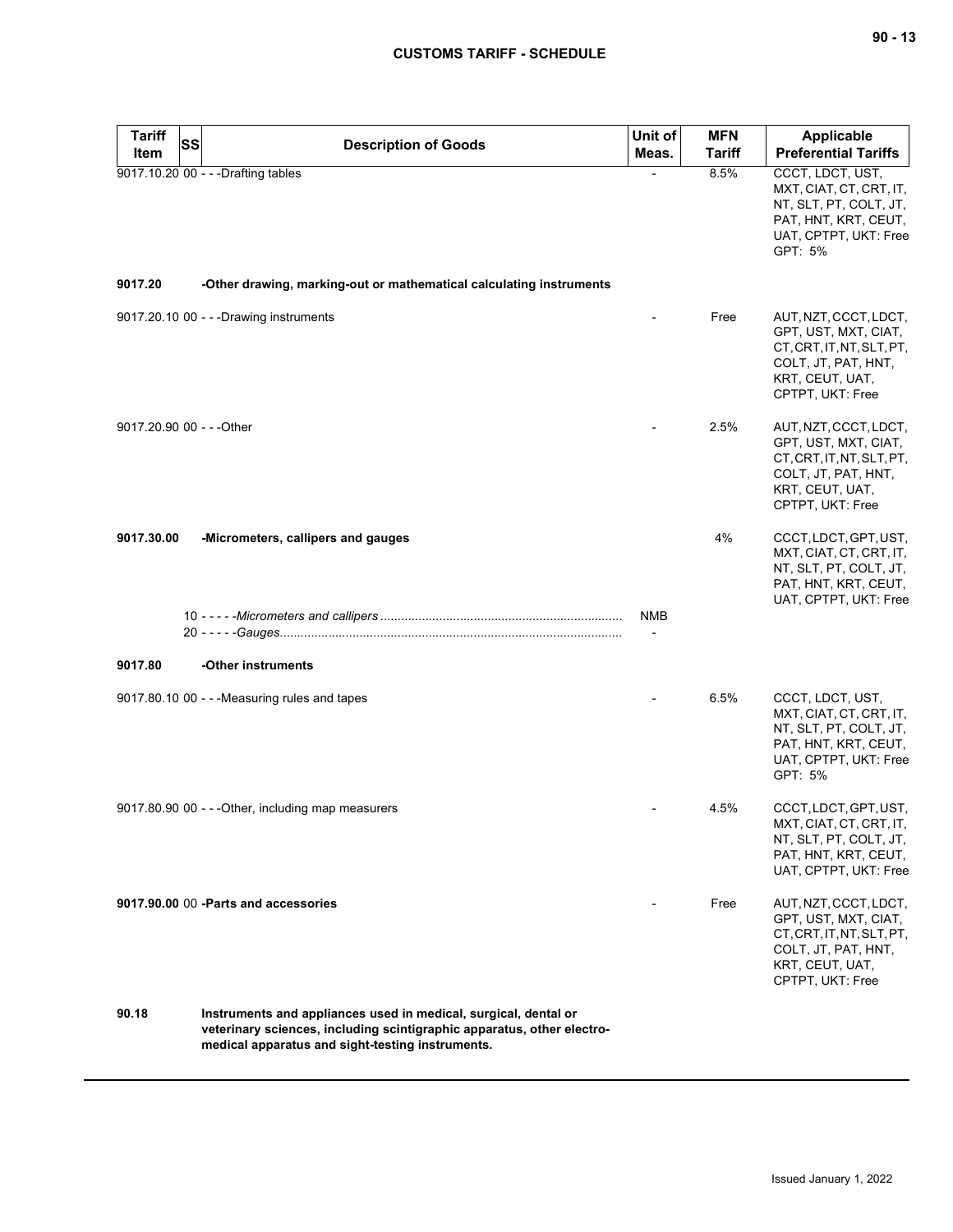| <b>Tariff</b><br><b>Item</b> | <b>SS</b> | <b>Description of Goods</b>                                                                                                                       | Unit of<br>Meas. | <b>MFN</b><br><b>Tariff</b> | <b>Applicable</b><br><b>Preferential Tariffs</b>                                                                            |
|------------------------------|-----------|---------------------------------------------------------------------------------------------------------------------------------------------------|------------------|-----------------------------|-----------------------------------------------------------------------------------------------------------------------------|
|                              |           | -Electro-diagnostic apparatus (including apparatus for functional<br>exploratory examination or for checking physiological parameters):           |                  |                             |                                                                                                                             |
| 9018.11                      |           | --Electro-cardiographs                                                                                                                            |                  |                             |                                                                                                                             |
|                              |           | 9018.11.10 00 - - - Electro-cardiographs                                                                                                          | <b>NMB</b>       | Free                        | CCCT, LDCT, GPT, UST,<br>MXT, CIAT, CT, CRT, IT,<br>NT, SLT, PT, COLT, JT,<br>PAT, HNT, KRT, CEUT,<br>UAT, CPTPT, UKT: Free |
|                              |           | - - - Parts and accessories:                                                                                                                      |                  |                             |                                                                                                                             |
|                              |           | 9018.11.91 00 - - - - Printed circuit assemblies                                                                                                  |                  | Free                        | CCCT, LDCT, GPT, UST,<br>MXT, CIAT, CT, CRT, IT,<br>NT, SLT, PT, COLT, JT,<br>PAT, HNT, KRT, CEUT,<br>UAT, CPTPT, UKT: Free |
| 9018.11.99 00 - - - - Other  |           |                                                                                                                                                   |                  | Free                        | CCCT, LDCT, GPT, UST,<br>MXT, CIAT, CT, CRT, IT,<br>NT, SLT, PT, COLT, JT,<br>PAT, HNT, KRT, CEUT,<br>UAT, CPTPT, UKT: Free |
|                              |           | 9018.12.00 00 - - Ultrasonic scanning apparatus                                                                                                   | <b>NMB</b>       | Free                        | CCCT, LDCT, GPT, UST,<br>MXT, CIAT, CT, CRT, IT,<br>NT, SLT, PT, COLT, JT,<br>PAT, HNT, KRT, CEUT,<br>UAT, CPTPT, UKT: Free |
|                              |           | 9018.13.00 00 - - Magnetic resonance imaging apparatus                                                                                            | <b>NMB</b>       | Free                        | CCCT, LDCT, GPT, UST,<br>MXT, CIAT, CT, CRT, IT,<br>NT, SLT, PT, COLT, JT,<br>PAT, HNT, KRT, CEUT,<br>UAT, CPTPT, UKT: Free |
|                              |           | 9018.14.00 00 - -Scintigraphic apparatus                                                                                                          | <b>NMB</b>       | Free                        | CCCT, LDCT, GPT, UST,<br>MXT, CIAT, CT, CRT, IT,<br>NT, SLT, PT, COLT, JT,<br>PAT, HNT, KRT, CEUT,<br>UAT, CPTPT, UKT: Free |
| 9018.19                      |           | - -Other                                                                                                                                          |                  |                             |                                                                                                                             |
| 9018.19.10                   |           | - - - Patient monitoring systems                                                                                                                  |                  | Free                        | CCCT, LDCT, GPT, UST,<br>MXT, CIAT, CT, CRT, IT,<br>NT, SLT, PT, COLT, JT,<br>PAT, HNT, KRT, CEUT,<br>UAT, CPTPT, UKT: Free |
|                              |           | 10 - - - - - Complete patient monitoring systems, incorporating component<br>modules for monitoring such functions as temperature, blood pressure |                  |                             |                                                                                                                             |
|                              |           |                                                                                                                                                   |                  |                             |                                                                                                                             |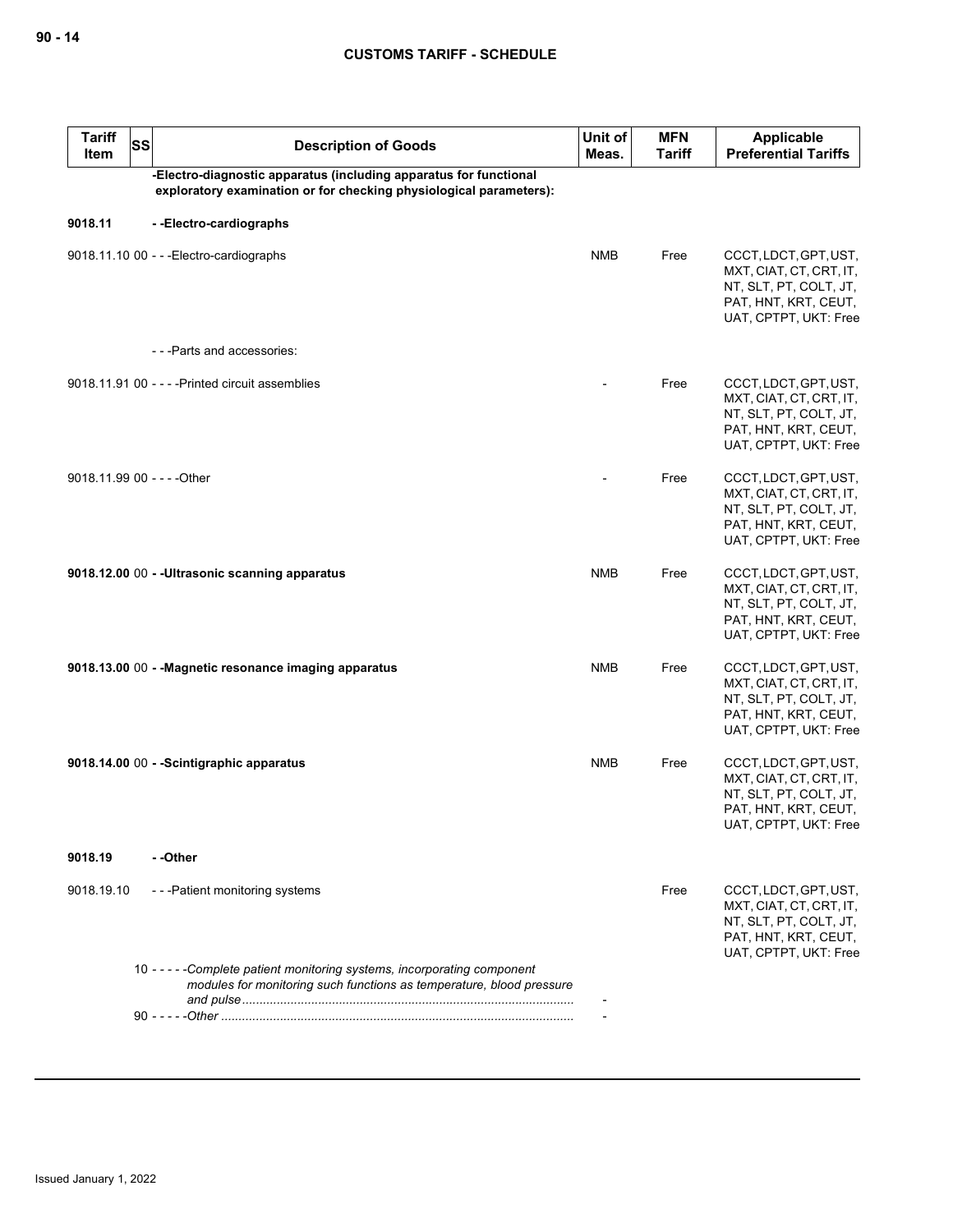| <b>Tariff</b>           | <b>SS</b> | <b>Description of Goods</b>                                                                                    | Unit of | <b>MFN</b>    | Applicable                                                                                                                  |
|-------------------------|-----------|----------------------------------------------------------------------------------------------------------------|---------|---------------|-----------------------------------------------------------------------------------------------------------------------------|
| Item                    |           |                                                                                                                | Meas.   | <b>Tariff</b> | <b>Preferential Tariffs</b>                                                                                                 |
| 9018.19.90              | ---Other  |                                                                                                                |         | Free          | CCCT, LDCT, GPT, UST,<br>MXT, CIAT, CT, CRT, IT,<br>NT, SLT, PT, COLT, JT,<br>PAT, HNT, KRT, CEUT,<br>UAT, CPTPT, UKT: Free |
|                         |           | 10 - - - - - Apparatus for functional exploratory examination; parts and                                       |         |               |                                                                                                                             |
|                         |           | 9018.20.00 00 - Ultra-violet or infra-red ray apparatus                                                        |         | Free          | CCCT, LDCT, GPT, UST,<br>MXT, CIAT, CT, CRT, IT,<br>NT, SLT, PT, COLT, JT,<br>PAT, HNT, KRT, CEUT,<br>UAT, CPTPT, UKT: Free |
|                         |           | -Syringes, needles, catheters, cannulae and the like:                                                          |         |               |                                                                                                                             |
|                         |           | 9018.31.00 00 - -Syringes, with or without needles                                                             | NMB     | Free          | CCCT, LDCT, GPT, UST,<br>MXT, CIAT, CT, CRT, IT,<br>NT, SLT, PT, COLT, JT,<br>PAT, HNT, KRT, CEUT,<br>UAT, CPTPT, UKT: Free |
|                         |           | 9018.32.00 00 - -Tubular metal needles and needles for sutures                                                 |         | Free          | CCCT, LDCT, GPT, UST,<br>MXT, CIAT, CT, CRT, IT,<br>NT, SLT, PT, COLT, JT,<br>PAT, HNT, KRT, CEUT,<br>UAT, CPTPT, UKT: Free |
| 9018.39.00              | - -Other  |                                                                                                                |         | Free          | CCCT, LDCT, GPT, UST,<br>MXT, CIAT, CT, CRT, IT,<br>NT, SLT, PT, COLT, JT,<br>PAT, HNT, KRT, CEUT,<br>UAT, CPTPT, UKT: Free |
|                         |           | 10 - - - - - Bougies, catheters, drains and sondes, parts and accessories thereof.                             |         |               |                                                                                                                             |
|                         |           | -Other instruments and appliances, used in dental sciences:                                                    |         |               |                                                                                                                             |
|                         |           | 9018.41.00 00 - -Dental drill engines, whether or not combined on a single base with<br>other dental equipment |         | Free          | CCCT, LDCT, GPT, UST,<br>MXT, CIAT, CT, CRT, IT,<br>NT, SLT, PT, COLT, JT,<br>PAT, HNT, KRT, CEUT,<br>UAT, CPTPT, UKT: Free |
| 9018.49.00 00 - - Other |           |                                                                                                                |         | Free          | CCCT, LDCT, GPT, UST,<br>MXT, CIAT, CT, CRT, IT,<br>NT, SLT, PT, COLT, JT,<br>PAT, HNT, KRT, CEUT,<br>UAT, CPTPT, UKT: Free |
|                         |           | 9018.50.00 00 - Other ophthalmic instruments and appliances                                                    |         | Free          | CCCT, LDCT, GPT, UST,<br>MXT, CIAT, CT, CRT, IT,<br>NT, SLT, PT, COLT, JT,<br>PAT, HNT, KRT, CEUT,<br>UAT, CPTPT, UKT: Free |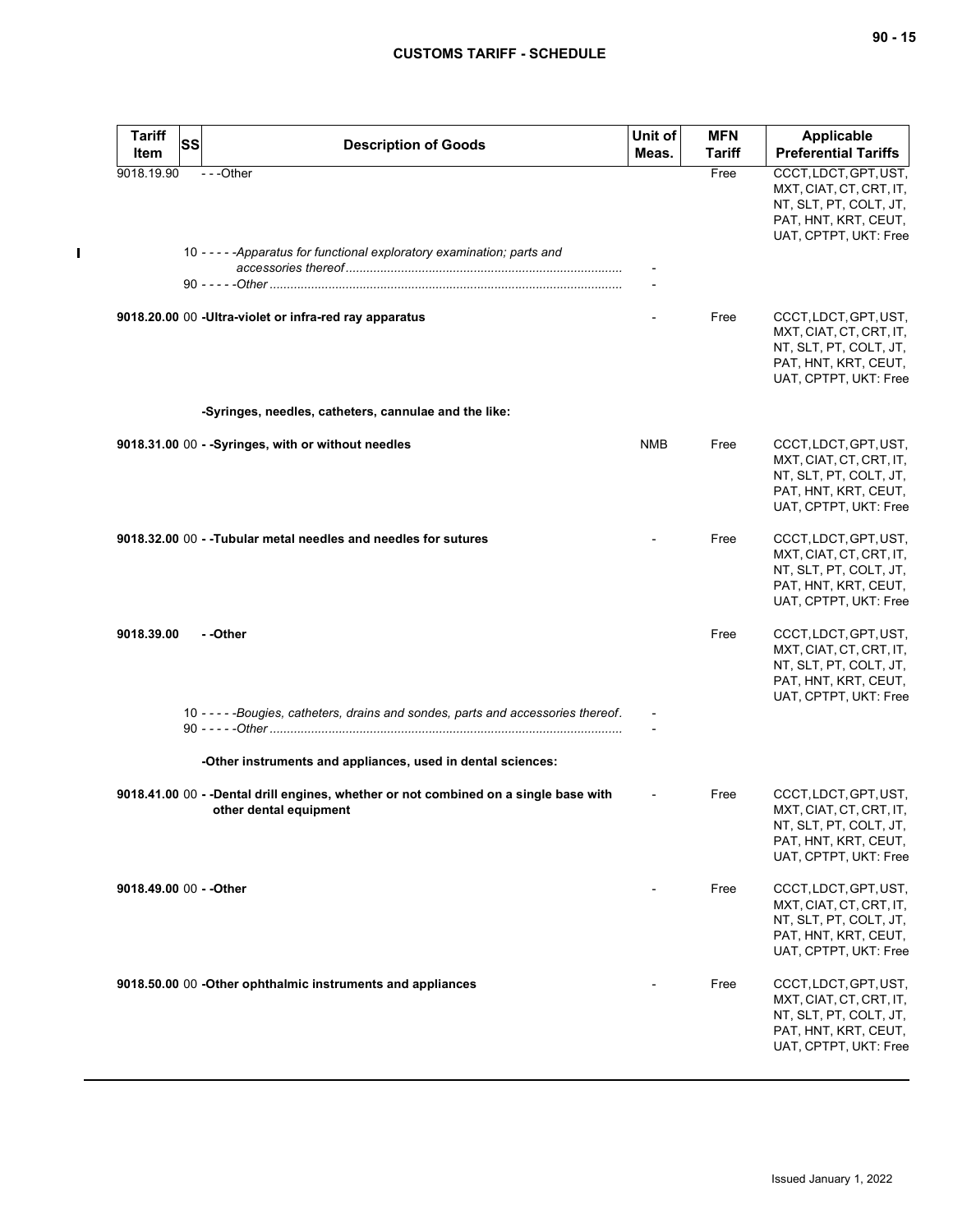| <b>Tariff</b><br>Item | <b>SS</b><br><b>Description of Goods</b>                                                                                                                                                                          | Unit of<br>Meas. | <b>MFN</b><br>Tariff | <b>Applicable</b><br><b>Preferential Tariffs</b>                                                                            |
|-----------------------|-------------------------------------------------------------------------------------------------------------------------------------------------------------------------------------------------------------------|------------------|----------------------|-----------------------------------------------------------------------------------------------------------------------------|
| 9018.90               | -Other instruments and appliances                                                                                                                                                                                 |                  |                      |                                                                                                                             |
|                       | 9018.90.10 00 - - - Defibrillators                                                                                                                                                                                |                  | Free                 | CCCT, LDCT, GPT, UST,<br>MXT, CIAT, CT, CRT, IT,<br>NT, SLT, PT, COLT, JT,<br>PAT, HNT, KRT, CEUT,<br>UAT, CPTPT, UKT: Free |
|                       | 9018.90.20 00 - - - Printed circuit assemblies for the goods of tariff item No. 9018.90.10                                                                                                                        |                  | Free                 | CCCT, LDCT, GPT, UST,<br>MXT, CIAT, CT, CRT, IT,<br>NT, SLT, PT, COLT, JT,<br>PAT, HNT, KRT, CEUT,<br>UAT, CPTPT, UKT: Free |
| 9018.90.90            | ---Other                                                                                                                                                                                                          |                  | Free                 | CCCT, LDCT, GPT, UST,<br>MXT, CIAT, CT, CRT, IT,<br>NT, SLT, PT, COLT, JT,<br>PAT, HNT, KRT, CEUT,<br>UAT, CPTPT, UKT: Free |
|                       |                                                                                                                                                                                                                   |                  |                      |                                                                                                                             |
|                       |                                                                                                                                                                                                                   |                  |                      |                                                                                                                             |
|                       | 40 - - - - - Sphygmomanometers, tensiometers and oscillometers                                                                                                                                                    |                  |                      |                                                                                                                             |
|                       | -----Other electro-medical instruments and appliances:                                                                                                                                                            |                  |                      |                                                                                                                             |
|                       |                                                                                                                                                                                                                   |                  |                      |                                                                                                                             |
|                       |                                                                                                                                                                                                                   |                  |                      |                                                                                                                             |
|                       |                                                                                                                                                                                                                   |                  |                      |                                                                                                                             |
|                       | -----Parts and accessories:                                                                                                                                                                                       |                  |                      |                                                                                                                             |
|                       |                                                                                                                                                                                                                   |                  |                      |                                                                                                                             |
|                       |                                                                                                                                                                                                                   |                  |                      |                                                                                                                             |
|                       | 85 - - - - - - Of other electro-medical instruments and appliances                                                                                                                                                |                  |                      |                                                                                                                             |
|                       |                                                                                                                                                                                                                   |                  |                      |                                                                                                                             |
|                       |                                                                                                                                                                                                                   |                  |                      |                                                                                                                             |
| 90.19                 | Mechano-therapy appliances; massage apparatus; psychological<br>aptitude-testing apparatus; ozone therapy, oxygen therapy, aerosol<br>therapy, artificial respiration or other therapeutic respiration apparatus. |                  |                      |                                                                                                                             |
| 9019.10.00            | -Mechano-therapy appliances; massage apparatus; psychological<br>aptitude-testing apparatus                                                                                                                       |                  | Free                 | CCCT, LDCT, GPT, UST,<br>MXT, CIAT, CT, CRT, IT,<br>NT, SLT, PT, COLT, JT,<br>PAT, HNT, KRT, CEUT,<br>UAT, CPTPT, UKT: Free |
|                       | 10 - - - - - Mechano-therapy appliances; power-operated massage apparatus;                                                                                                                                        |                  |                      |                                                                                                                             |
|                       |                                                                                                                                                                                                                   |                  |                      |                                                                                                                             |
|                       |                                                                                                                                                                                                                   |                  |                      |                                                                                                                             |
|                       | 9019.20.00 00 -Ozone therapy, oxygen therapy, aerosol therapy, artificial respiration or<br>other therapeutic respiration apparatus                                                                               |                  | Free                 | CCCT, LDCT, GPT, UST,<br>MXT, CIAT, CT, CRT, IT,<br>NT, SLT, PT, COLT, JT,<br>PAT, HNT, KRT, CEUT,<br>UAT, CPTPT, UKT: Free |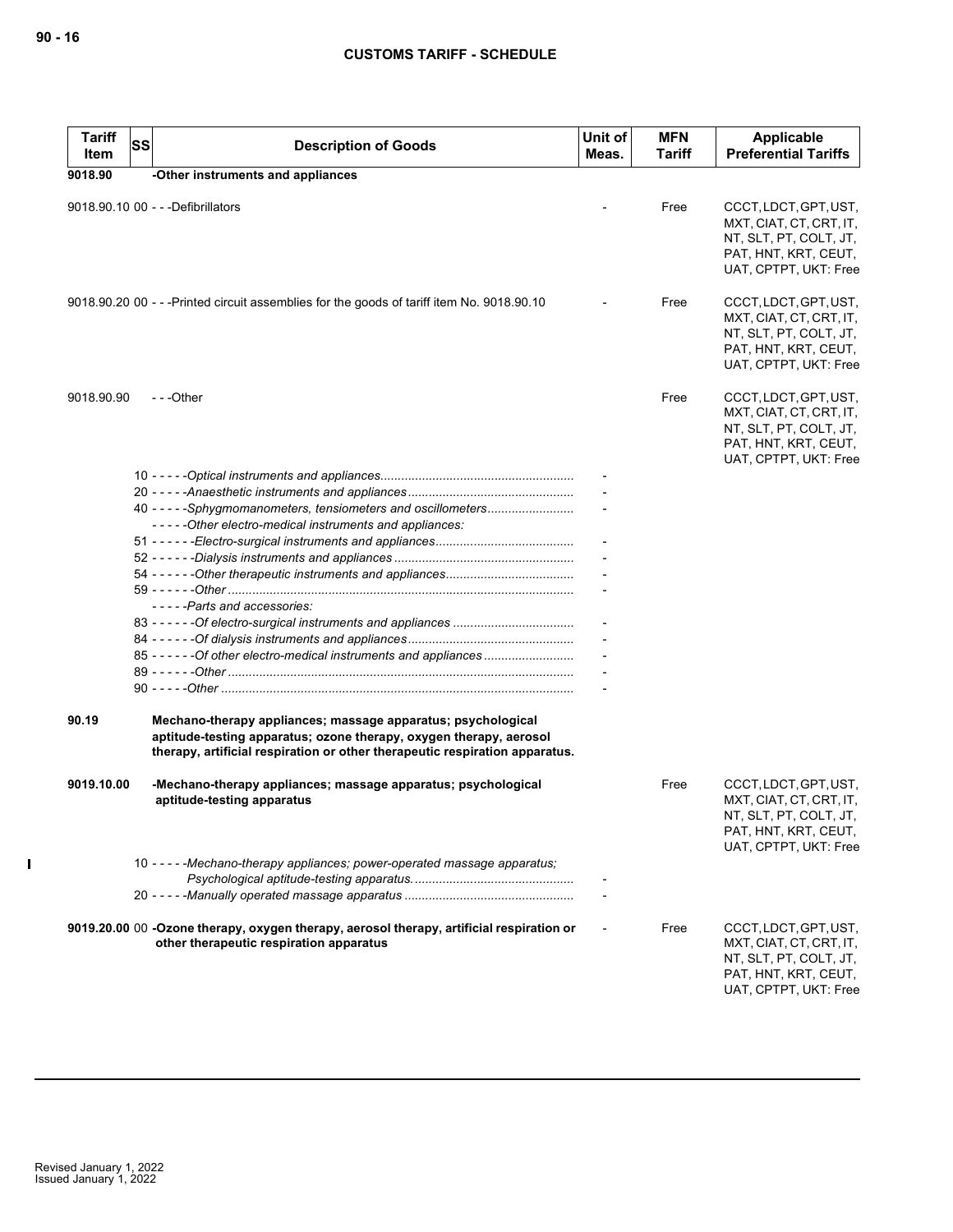| <b>Tariff</b><br>SS<br>Item | <b>Description of Goods</b>                                                                                                                                                                                                                                                            | Unit of<br>Meas. | <b>MFN</b><br>Tariff | Applicable<br><b>Preferential Tariffs</b>                                                                                   |
|-----------------------------|----------------------------------------------------------------------------------------------------------------------------------------------------------------------------------------------------------------------------------------------------------------------------------------|------------------|----------------------|-----------------------------------------------------------------------------------------------------------------------------|
|                             | 9020.00.00 00 Other breathing appliances and gas masks, excluding protective masks<br>having neither mechanical parts nor replaceable filters.                                                                                                                                         |                  | Free                 | CCCT, LDCT, GPT, UST,<br>MXT, CIAT, CT, CRT, IT,<br>NT, SLT, PT, COLT, JT,<br>PAT, HNT, KRT, CEUT,<br>UAT, CPTPT, UKT: Free |
| 90.21                       | Orthopaedic appliances, including crutches, surgical belts and trusses;<br>splints and other fracture appliances; artificial parts of the body; hearing<br>aids and other appliances which are worn or carried, or implanted in the<br>body, to compensate for a defect or disability. |                  |                      |                                                                                                                             |
|                             | 9021.10.00 00 -Orthopaedic or fracture appliances                                                                                                                                                                                                                                      |                  | Free                 | CCCT, LDCT, GPT, UST,<br>MXT, CIAT, CT, CRT, IT,<br>NT, SLT, PT, COLT, JT,<br>PAT, HNT, KRT, CEUT,<br>UAT, CPTPT, UKT: Free |
|                             | -Artificial teeth and dental fittings:                                                                                                                                                                                                                                                 |                  |                      |                                                                                                                             |
|                             | 9021.21.00 00 - - Artificial teeth                                                                                                                                                                                                                                                     |                  | Free                 | CCCT, LDCT, GPT, UST,<br>MXT, CIAT, CT, CRT, IT,<br>NT, SLT, PT, COLT, JT,<br>PAT, HNT, KRT, CEUT,<br>UAT, CPTPT, UKT: Free |
| 9021.29.00 00 - - Other     |                                                                                                                                                                                                                                                                                        |                  | Free                 | CCCT, LDCT, GPT, UST,<br>MXT, CIAT, CT, CRT, IT,<br>NT, SLT, PT, COLT, JT,<br>PAT, HNT, KRT, CEUT,<br>UAT, CPTPT, UKT: Free |
|                             | -Other artificial parts of the body:                                                                                                                                                                                                                                                   |                  |                      |                                                                                                                             |
|                             | 9021.31.00 00 - - Artificial joints                                                                                                                                                                                                                                                    |                  | Free                 | CCCT, LDCT, GPT, UST,<br>MXT, CIAT, CT, CRT, IT,<br>NT, SLT, PT, COLT, JT,<br>PAT, HNT, KRT, CEUT,<br>UAT, CPTPT, UKT: Free |
| 9021.39.00 00 - - Other     |                                                                                                                                                                                                                                                                                        |                  | Free                 | CCCT, LDCT, GPT, UST,<br>MXT, CIAT, CT, CRT, IT,<br>NT, SLT, PT, COLT, JT,<br>PAT, HNT, KRT, CEUT,<br>UAT, CPTPT, UKT: Free |
|                             | 9021.40.00 00 -Hearing aids, excluding parts and accessories                                                                                                                                                                                                                           | <b>NMB</b>       | Free                 | CCCT, LDCT, GPT, UST,<br>MXT, CIAT, CT, CRT, IT,<br>NT, SLT, PT, COLT, JT,<br>PAT, HNT, KRT, CEUT,<br>UAT, CPTPT, UKT: Free |
|                             | 9021.50.00 00 -Pacemakers for stimulating heart muscles, excluding parts and<br>accessories                                                                                                                                                                                            | <b>NMB</b>       | Free                 | CCCT, LDCT, GPT, UST,<br>MXT, CIAT, CT, CRT, IT,<br>NT, SLT, PT, COLT, JT,<br>PAT, HNT, KRT, CEUT,<br>UAT, CPTPT, UKT: Free |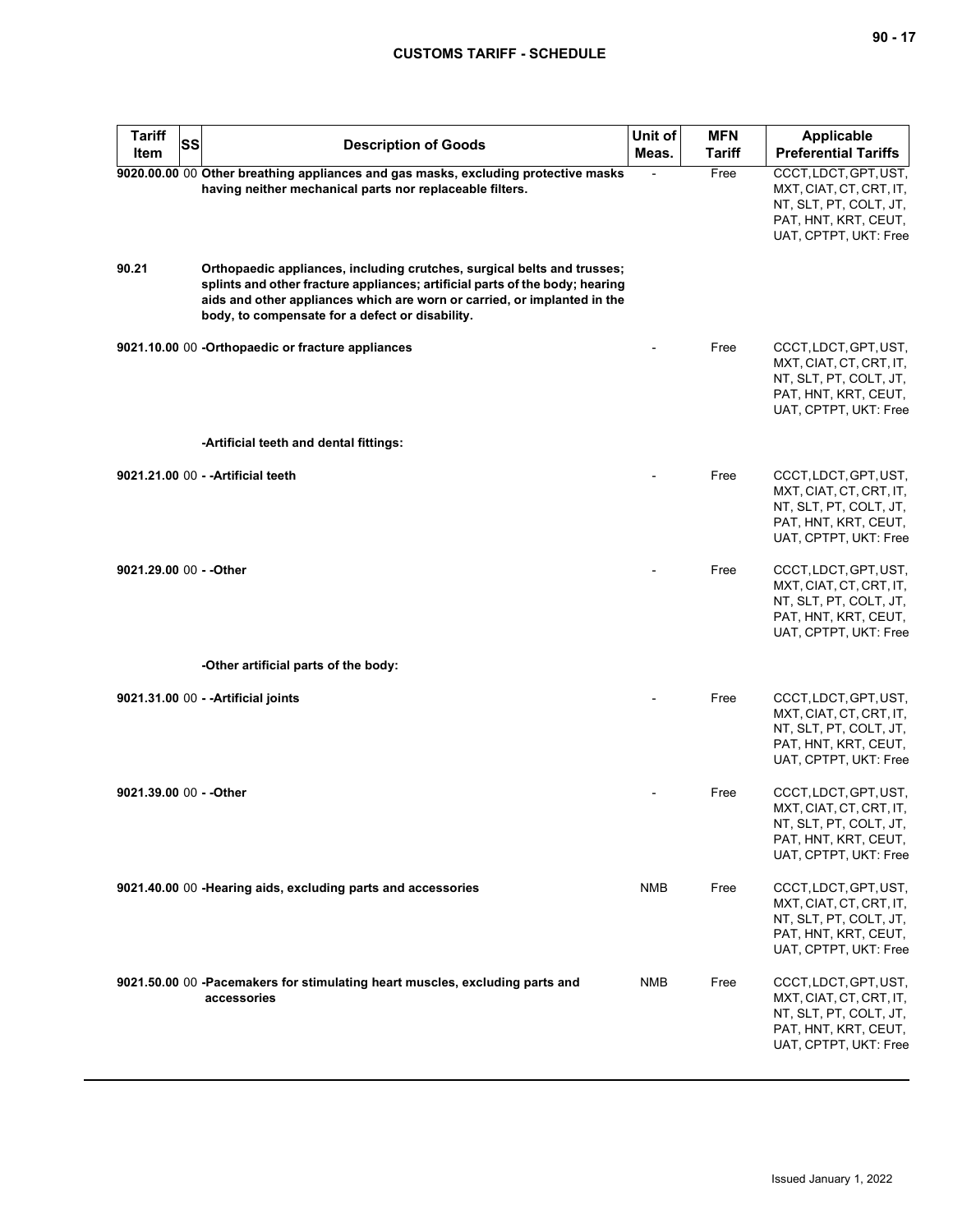| <b>Tariff</b><br>SS  | <b>Description of Goods</b>                                                                                                                                                                                                                                                                                                                                                            | Unit of    | <b>MFN</b>    | <b>Applicable</b>                                                                                                           |
|----------------------|----------------------------------------------------------------------------------------------------------------------------------------------------------------------------------------------------------------------------------------------------------------------------------------------------------------------------------------------------------------------------------------|------------|---------------|-----------------------------------------------------------------------------------------------------------------------------|
| Item                 |                                                                                                                                                                                                                                                                                                                                                                                        | Meas.      | <b>Tariff</b> | <b>Preferential Tariffs</b>                                                                                                 |
| 9021.90.00 00 -Other |                                                                                                                                                                                                                                                                                                                                                                                        |            | Free          | CCCT, LDCT, GPT, UST,<br>MXT, CIAT, CT, CRT, IT,<br>NT, SLT, PT, COLT, JT,<br>PAT, HNT, KRT, CEUT,<br>UAT, CPTPT, UKT: Free |
| 90.22                | Apparatus based on the use of X-rays or of alpha, beta, gamma or other<br>ionizing radiations, whether or not for medical, surgical, dental or<br>veterinary uses, including radiography or radiotherapy apparatus, X-ray<br>tubes and other X-ray generators, high tension generators, control<br>panels and desks, screens, examination or treatment tables, chairs and<br>the like. |            |               |                                                                                                                             |
|                      | -Apparatus based on the use of X-rays, whether or not for medical,<br>surgical, dental or veterinary uses, including radiography or<br>radiotherapy apparatus:                                                                                                                                                                                                                         |            |               |                                                                                                                             |
|                      | 9022.12.00 00 - -Computed tomography apparatus                                                                                                                                                                                                                                                                                                                                         | <b>NMB</b> | Free          | CCCT, LDCT, GPT, UST,<br>MXT, CIAT, CT, CRT, IT,<br>NT, SLT, PT, COLT, JT,<br>PAT, HNT, KRT, CEUT,<br>UAT, CPTPT, UKT: Free |
|                      | 9022.13.00 00 - - Other, for dental uses                                                                                                                                                                                                                                                                                                                                               | <b>NMB</b> | Free          | CCCT, LDCT, GPT, UST,<br>MXT, CIAT, CT, CRT, IT,<br>NT, SLT, PT, COLT, JT,<br>PAT, HNT, KRT, CEUT,<br>UAT, CPTPT, UKT: Free |
|                      | 9022.14.00 00 - - Other, for medical, surgical or veterinary use                                                                                                                                                                                                                                                                                                                       | <b>NMB</b> | Free          | CCCT, LDCT, GPT, UST,<br>MXT, CIAT, CT, CRT, IT,<br>NT, SLT, PT, COLT, JT,<br>PAT, HNT, KRT, CEUT,<br>UAT, CPTPT, UKT: Free |
|                      | 9022.19.00 00 - - For other uses                                                                                                                                                                                                                                                                                                                                                       |            | Free          | CCCT, LDCT, GPT, UST,<br>MXT, CIAT, CT, CRT, IT,<br>NT, SLT, PT, COLT, JT,<br>PAT, HNT, KRT, CEUT,<br>UAT, CPTPT, UKT: Free |
|                      | -Apparatus based on the use of alpha, beta, gamma or other ionizing<br>radiations, whether or not for medical, surgical, dental or veterinary<br>uses, including radiography or radiotherapy apparatus:                                                                                                                                                                                |            |               |                                                                                                                             |
|                      | 9022.21.00 00 - - For medical, surgical, dental or veterinary uses                                                                                                                                                                                                                                                                                                                     |            | Free          | CCCT, LDCT, GPT, UST,<br>MXT, CIAT, CT, CRT, IT,<br>NT, SLT, PT, COLT, JT,<br>PAT, HNT, KRT, CEUT,<br>UAT, CPTPT, UKT: Free |
|                      | 9022.29.00 00 - - For other uses                                                                                                                                                                                                                                                                                                                                                       |            | Free          | CCCT, LDCT, GPT, UST,<br>MXT, CIAT, CT, CRT, IT,<br>NT, SLT, PT, COLT, JT,<br>PAT, HNT, KRT, CEUT,<br>UAT, CPTPT, UKT: Free |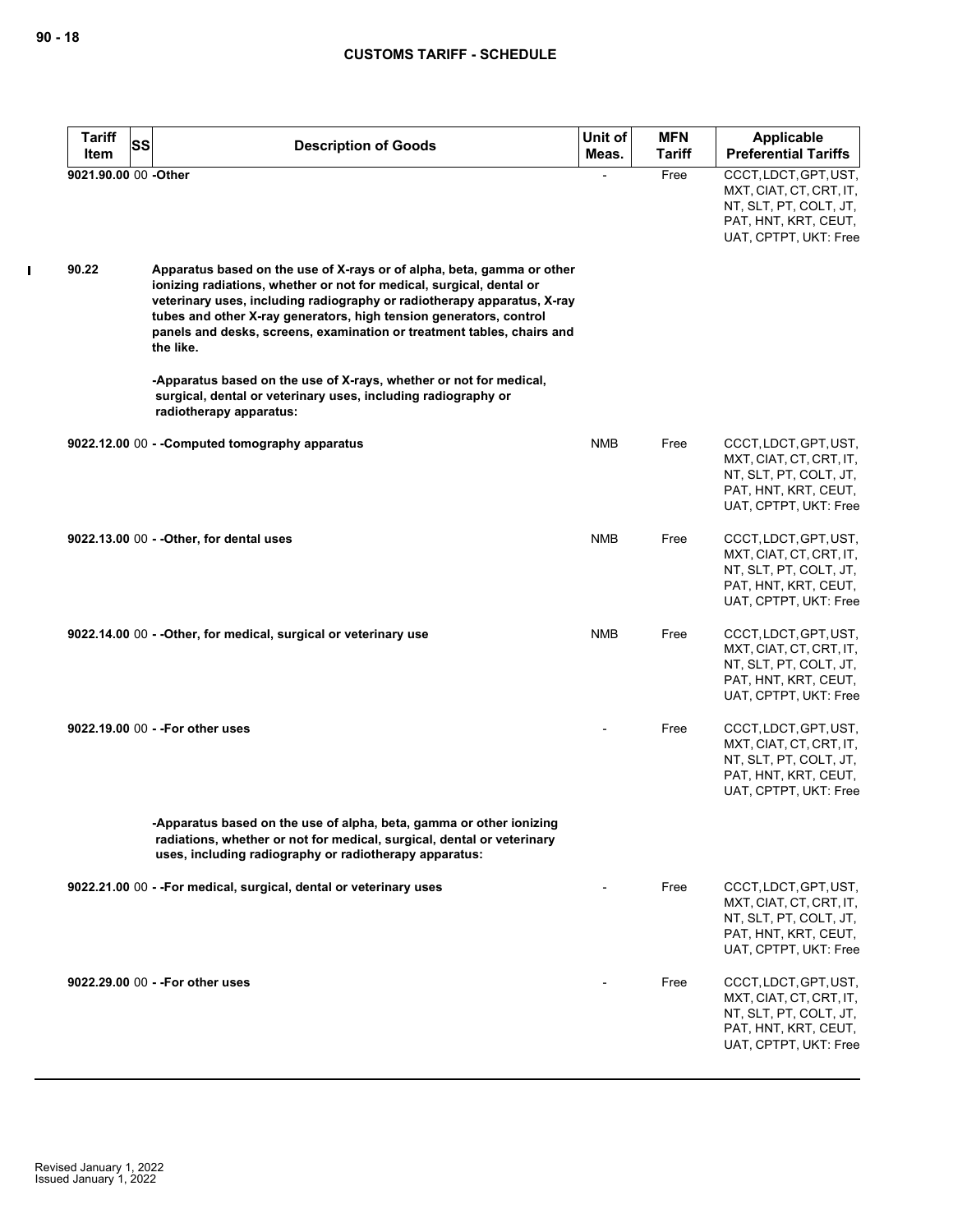| <b>Tariff</b><br><b>SS</b><br>Item | <b>Description of Goods</b>                                                                                                                                                                       | Unit of<br>Meas. | <b>MFN</b><br><b>Tariff</b> | <b>Applicable</b><br><b>Preferential Tariffs</b>                                                                            |
|------------------------------------|---------------------------------------------------------------------------------------------------------------------------------------------------------------------------------------------------|------------------|-----------------------------|-----------------------------------------------------------------------------------------------------------------------------|
| 9022.30.00 00 -X-ray tubes         |                                                                                                                                                                                                   | <b>NMB</b>       | Free                        | CCCT, LDCT, GPT, UST,<br>MXT, CIAT, CT, CRT, IT,<br>NT, SLT, PT, COLT, JT,<br>PAT, HNT, KRT, CEUT,<br>UAT, CPTPT, UKT: Free |
| 9022.90                            | -Other, including parts and accessories                                                                                                                                                           |                  |                             |                                                                                                                             |
|                                    | 9022.90.10 00 - - - Radiation generator units                                                                                                                                                     |                  | Free                        | CCCT, LDCT, GPT, UST,<br>MXT, CIAT, CT, CRT, IT,<br>NT, SLT, PT, COLT, JT,<br>PAT, HNT, KRT, CEUT,<br>UAT, CPTPT, UKT: Free |
|                                    | 9022.90.20 00 - - - Radiation beam delivery units                                                                                                                                                 |                  | Free                        | CCCT, LDCT, GPT, UST,<br>MXT, CIAT, CT, CRT, IT,<br>NT, SLT, PT, COLT, JT,<br>PAT, HNT, KRT, CEUT,<br>UAT, CPTPT, UKT: Free |
| 9022.90.90 00 - - - Other          |                                                                                                                                                                                                   |                  | Free                        | CCCT, LDCT, GPT, UST,<br>MXT, CIAT, CT, CRT, IT,<br>NT, SLT, PT, COLT, JT,<br>PAT, HNT, KRT, CEUT,<br>UAT, CPTPT, UKT: Free |
|                                    | 9023.00.00 00 Instruments, apparatus and models, designed for demonstrational<br>purposes (for example, in education or exhibitions), unsuitable for other<br>uses.                               |                  | Free                        | CCCT, LDCT, GPT, UST,<br>MXT, CIAT, CT, CRT, IT,<br>NT, SLT, PT, COLT, JT,<br>PAT, HNT, KRT, CEUT,<br>UAT, CPTPT, UKT: Free |
| 90.24                              | Machines and appliances for testing the hardness, strength,<br>compressibility, elasticity or other mechanical properties of materials<br>(for example, metals, wood, textiles, paper, plastics). |                  |                             |                                                                                                                             |
| 9024.10.00                         | -Machines and appliances for testing metals                                                                                                                                                       |                  | Free                        | CCCT, LDCT, GPT, UST,<br>MXT, CIAT, CT, CRT, IT,<br>NT, SLT, PT, COLT, JT,<br>PAT, HNT, KRT, CEUT,<br>UAT, CPTPT, UKT: Free |
|                                    |                                                                                                                                                                                                   |                  |                             |                                                                                                                             |
|                                    | 9024.80.00 00 -Other machines and appliances                                                                                                                                                      |                  | Free                        | CCCT, LDCT, GPT, UST,<br>MXT, CIAT, CT, CRT, IT,<br>NT, SLT, PT, COLT, JT,<br>PAT, HNT, KRT, CEUT,<br>UAT, CPTPT, UKT: Free |
|                                    | 9024.90.00 00 - Parts and accessories                                                                                                                                                             |                  | Free                        | CCCT, LDCT, GPT, UST,<br>MXT, CIAT, CT, CRT, IT,<br>NT, SLT, PT, COLT, JT,<br>PAT, HNT, KRT, CEUT,<br>UAT, CPTPT, UKT: Free |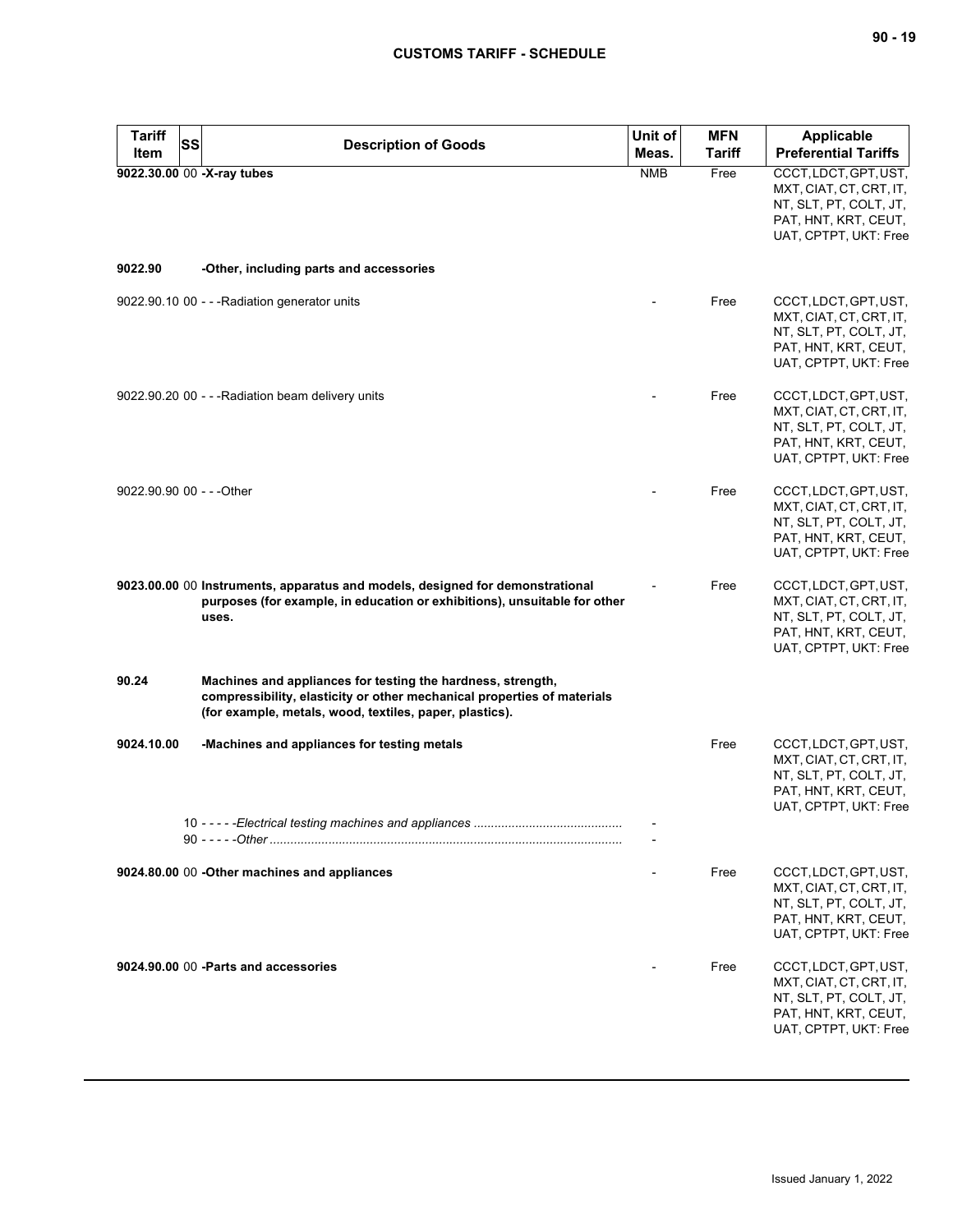| <b>Tariff</b><br>Item     | SS | <b>Description of Goods</b>                                                                                                                                                                                                                                                  | Unit of<br>Meas.                       | <b>MFN</b><br>Tariff | <b>Applicable</b><br><b>Preferential Tariffs</b>                                                                            |
|---------------------------|----|------------------------------------------------------------------------------------------------------------------------------------------------------------------------------------------------------------------------------------------------------------------------------|----------------------------------------|----------------------|-----------------------------------------------------------------------------------------------------------------------------|
| 90.25                     |    | Hydrometers and similar floating instruments, thermometers,<br>pyrometers, barometers, hygrometers and psychrometers, recording or<br>not, and any combination of these instruments.                                                                                         |                                        |                      |                                                                                                                             |
|                           |    | -Thermometers and pyrometers, not combined with other instruments:                                                                                                                                                                                                           |                                        |                      |                                                                                                                             |
| 9025.11                   |    | --Liquid-filled, for direct reading                                                                                                                                                                                                                                          |                                        |                      |                                                                                                                             |
|                           |    | 9025.11.10 00 - - - Clinical thermometers                                                                                                                                                                                                                                    | NMB                                    | Free                 | CCCT, LDCT, GPT, UST,<br>MXT, CIAT, CT, CRT, IT,<br>NT, SLT, PT, COLT, JT,<br>PAT, HNT, KRT, CEUT,<br>UAT, CPTPT, UKT: Free |
| 9025.11.90 00 - - - Other |    |                                                                                                                                                                                                                                                                              | <b>NMB</b>                             | 3.5%                 | CCCT, LDCT, GPT, UST,<br>MXT, CIAT, CT, CRT, IT,<br>NT, SLT, PT, COLT, JT,<br>PAT, HNT, KRT, CEUT,<br>UAT, CPTPT, UKT: Free |
| 9025.19.00                |    | - -Other                                                                                                                                                                                                                                                                     |                                        | Free                 | CCCT, LDCT, GPT, UST,<br>MXT, CIAT, CT, CRT, IT,<br>NT, SLT, PT, COLT, JT,<br>PAT, HNT, KRT, CEUT,<br>UAT, CPTPT, UKT: Free |
|                           |    | -----Electrical thermometers; Pyrometers, other than infrared pyrometers:                                                                                                                                                                                                    | <b>NMB</b><br><b>NMB</b><br><b>NMB</b> |                      |                                                                                                                             |
|                           |    | 9025.80.00 00 - Other instruments                                                                                                                                                                                                                                            | NMB                                    | Free                 | CCCT, LDCT, GPT, UST,<br>MXT, CIAT, CT, CRT, IT,<br>NT, SLT, PT, COLT, JT,<br>PAT, HNT, KRT, CEUT,<br>UAT, CPTPT, UKT: Free |
|                           |    | 9025,90,00 00 - Parts and accessories                                                                                                                                                                                                                                        |                                        | Free                 | CCCT, LDCT, GPT, UST,<br>MXT, CIAT, CT, CRT, IT,<br>NT, SLT, PT, COLT, JT,<br>PAT, HNT, KRT, CEUT,<br>UAT, CPTPT, UKT: Free |
| 90.26                     |    | Instruments and apparatus for measuring or checking the flow, level,<br>pressure or other variables of liquids or gases (for example, flowmeters,<br>level gauges, manometers, heat meters), excluding instruments and<br>apparatus of heading 90.14, 90.15, 90.28 or 90.32. |                                        |                      |                                                                                                                             |
| 9026.10.00                |    | -For measuring or checking the flow or level of liquids                                                                                                                                                                                                                      |                                        | Free                 | CCCT, LDCT, GPT, UST,<br>MXT, CIAT, CT, CRT, IT,<br>NT, SLT, PT, COLT, JT,<br>PAT, HNT, KRT, CEUT,<br>UAT, CPTPT, UKT: Free |
|                           |    | $---Other$                                                                                                                                                                                                                                                                   | <b>NMB</b>                             |                      |                                                                                                                             |
|                           |    |                                                                                                                                                                                                                                                                              | <b>NMB</b><br>NMB                      |                      |                                                                                                                             |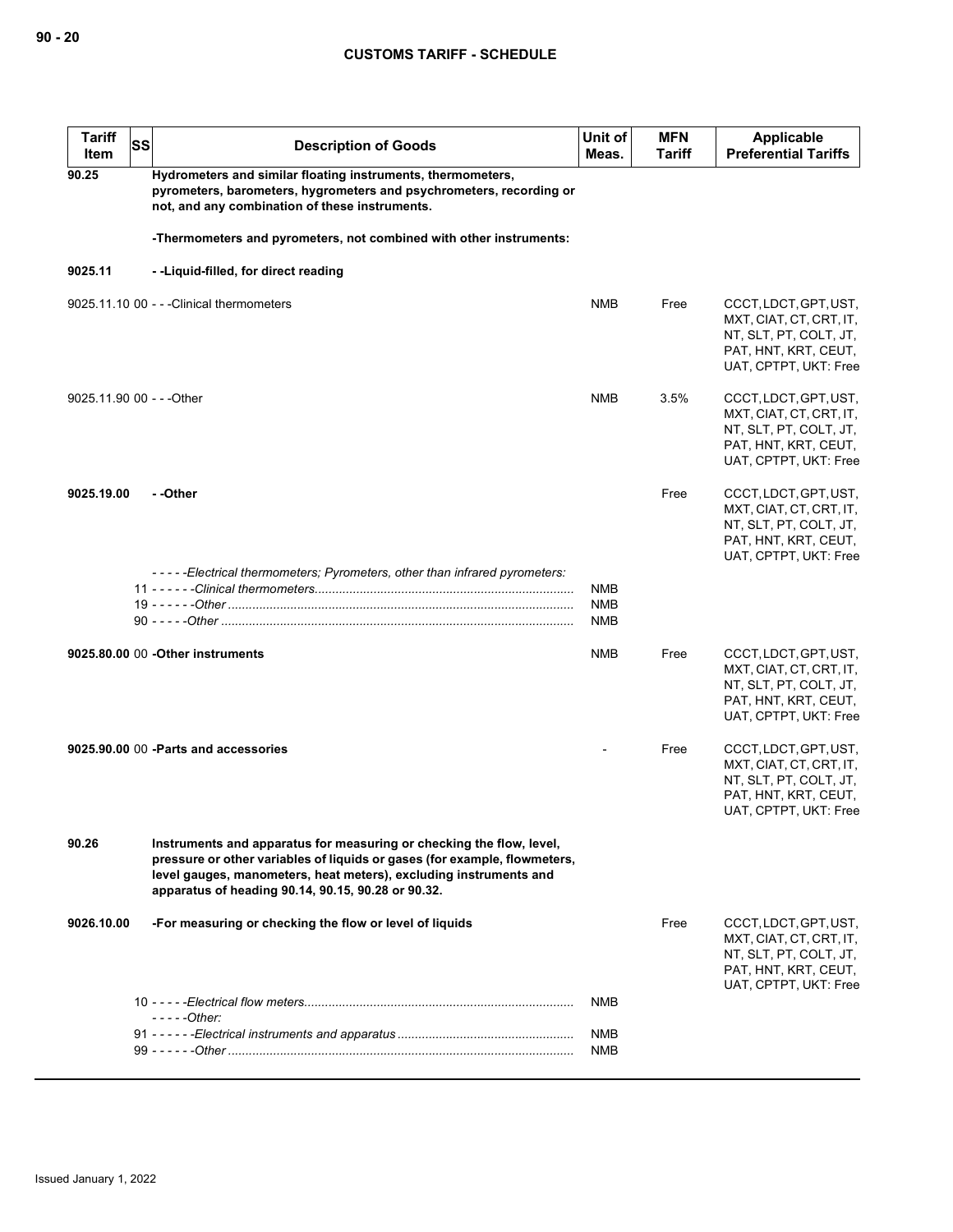| <b>Tariff</b><br>Item | <b>SS</b> | <b>Description of Goods</b>                                                                                                                                                                                                                                                                                                                                                                                              | Unit of<br>Meas.         | <b>MFN</b><br><b>Tariff</b> | <b>Applicable</b><br><b>Preferential Tariffs</b>                                                                                         |
|-----------------------|-----------|--------------------------------------------------------------------------------------------------------------------------------------------------------------------------------------------------------------------------------------------------------------------------------------------------------------------------------------------------------------------------------------------------------------------------|--------------------------|-----------------------------|------------------------------------------------------------------------------------------------------------------------------------------|
| 9026.20.00            |           | -For measuring or checking pressure                                                                                                                                                                                                                                                                                                                                                                                      | NMB                      | Free                        | CCCT, LDCT, GPT, UST,<br>MXT, CIAT, CT, CRT, IT,<br>NT, SLT, PT, COLT, JT,<br>PAT, HNT, KRT, CEUT,<br>UAT, CPTPT, UKT: Free              |
|                       |           |                                                                                                                                                                                                                                                                                                                                                                                                                          | NMB                      |                             |                                                                                                                                          |
|                       |           | 9026.80.00 00 - Other instruments or apparatus                                                                                                                                                                                                                                                                                                                                                                           | NMB                      | Free                        | CCCT, LDCT, GPT, UST,<br>MXT, CIAT, CT, CRT, IT,<br>NT, SLT, PT, COLT, JT,<br>PAT, HNT, KRT, CEUT,<br>UAT, CPTPT, UKT: Free              |
|                       |           | 9026.90.00 00 - Parts and accessories                                                                                                                                                                                                                                                                                                                                                                                    |                          | Free                        | CCCT, LDCT, GPT, UST,<br>MXT, CIAT, CT, CRT, IT,<br>NT, SLT, PT, COLT, JT,<br>PAT, HNT, KRT, CEUT,<br>UAT, CPTPT, UKT: Free              |
| 90.27                 |           | Instruments and apparatus for physical or chemical analysis (for<br>example, polarimeters, refractometers, spectrometers, gas or smoke<br>analysis apparatus); instruments and apparatus for measuring or<br>checking viscosity, porosity, expansion, surface tension or the like;<br>instruments and apparatus for measuring or checking quantities of heat,<br>sound or light (including exposure meters); microtomes. |                          |                             |                                                                                                                                          |
| 9027.10.00            |           | -Gas or smoke analysis apparatus                                                                                                                                                                                                                                                                                                                                                                                         |                          | Free                        | CCCT, LDCT, GPT, UST,<br>MXT, CIAT, CT, CRT, IT,<br>NT, SLT, PT, COLT, JT,<br>PAT, HNT, KRT, CEUT,<br>UAT, CPTPT, UKT: Free              |
|                       |           |                                                                                                                                                                                                                                                                                                                                                                                                                          |                          |                             |                                                                                                                                          |
| 9027.20.00            |           | -Chromatographs and electrophoresis instruments                                                                                                                                                                                                                                                                                                                                                                          |                          | Free                        | CCCT, LDCT, GPT, UST,<br>MXT, CIAT, CT, CRT, IT,<br>NT, SLT, PT, COLT, JT,<br>PAT, HNT, KRT, CEUT,<br>UAT, CPTPT, UKT: Free              |
|                       |           |                                                                                                                                                                                                                                                                                                                                                                                                                          | NMB<br><b>NMB</b><br>NMB |                             |                                                                                                                                          |
| 9027.30.00            |           | -Spectrometers, spectrophotometers and spectrographs using optical<br>radiations (UV, visible, IR)                                                                                                                                                                                                                                                                                                                       |                          | Free                        | AUT, NZT, CCCT, LDCT,<br>GPT, UST, MXT, CIAT,<br>CT, CRT, IT, NT, SLT, PT,<br>COLT, JT, PAT, HNT,<br>KRT, CEUT, UAT,<br>CPTPT, UKT: Free |
|                       |           |                                                                                                                                                                                                                                                                                                                                                                                                                          | <b>NMB</b><br><b>NMB</b> |                             |                                                                                                                                          |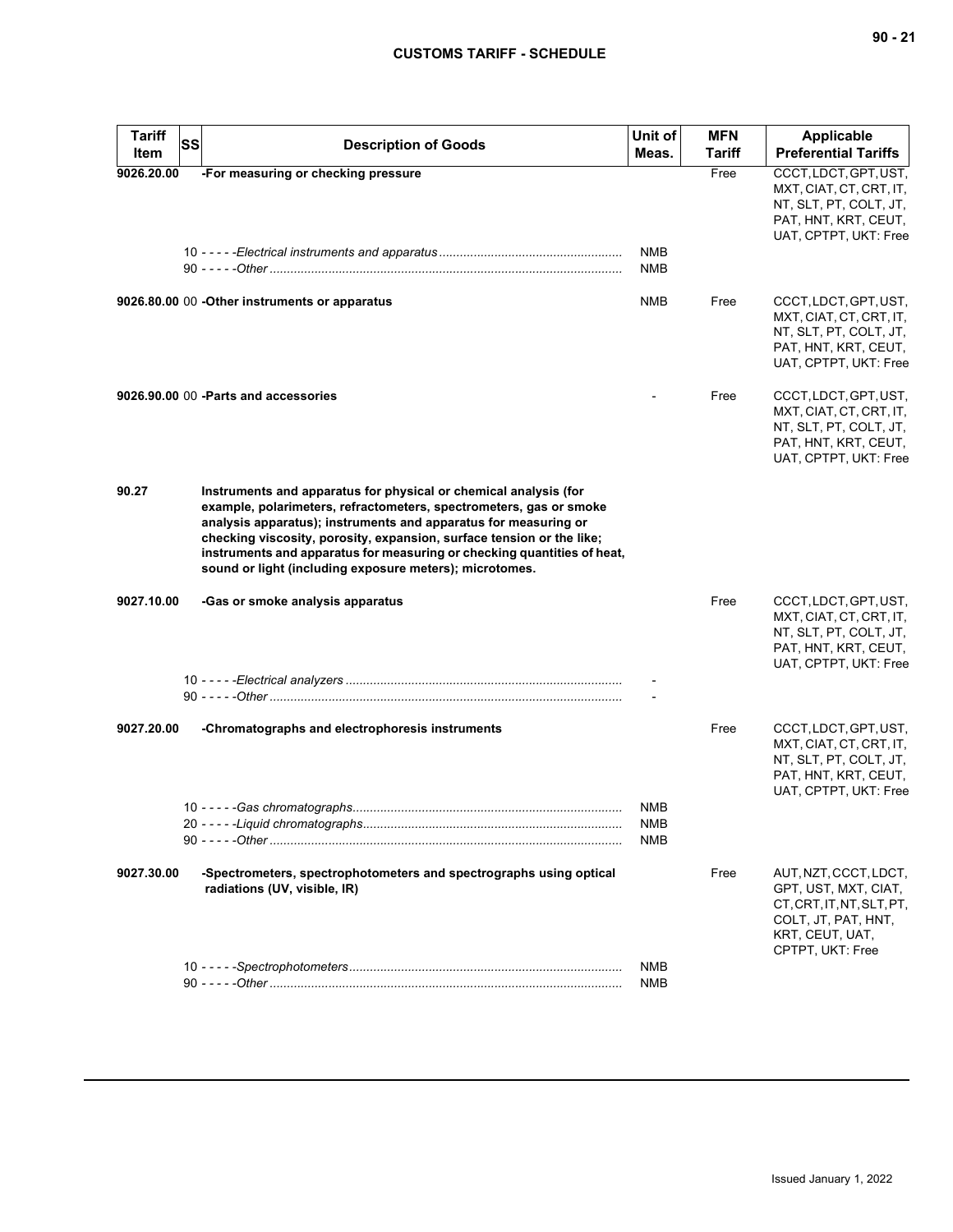| <b>Tariff</b> | <b>SS</b><br><b>Description of Goods</b>                                                          | Unit of                                | <b>MFN</b>    | Applicable                                                                                                                  |
|---------------|---------------------------------------------------------------------------------------------------|----------------------------------------|---------------|-----------------------------------------------------------------------------------------------------------------------------|
| Item          |                                                                                                   | Meas.                                  | <b>Tariff</b> | <b>Preferential Tariffs</b>                                                                                                 |
| 9027.50.00    | -Other instruments and apparatus using optical radiations (UV, visible,<br>IR)                    | <b>NMB</b><br><b>NMB</b><br><b>NMB</b> | Free          | CCCT, LDCT, GPT, UST,<br>MXT, CIAT, CT, CRT, IT,<br>NT, SLT, PT, COLT, JT,<br>PAT, HNT, KRT, CEUT,<br>UAT, CPTPT, UKT: Free |
|               | -Other instruments and apparatus:                                                                 |                                        |               |                                                                                                                             |
|               |                                                                                                   |                                        |               |                                                                                                                             |
|               | 9027.81.00 00 - - Mass spectrometers                                                              | <b>NMB</b>                             | Free          | CCCT, LDCT, GPT, UST,<br>MXT, CIAT, CT, CRT, IT,<br>NT, SLT, PT, COLT, JT,<br>PAT, HNT, KRT, CEUT,<br>UAT, CPTPT, UKT: Free |
| 9027.89.00    | - -Other                                                                                          |                                        | Free          | CCCT, LDCT, GPT, UST,<br>MXT, CIAT, CT, CRT, IT,<br>NT, SLT, PT, COLT, JT,<br>PAT, HNT, KRT, CEUT,<br>UAT, CPTPT, UKT: Free |
|               |                                                                                                   | <b>NMB</b><br><b>NMB</b><br><b>NMB</b> |               |                                                                                                                             |
|               | 9027.90.00 00 -Microtomes; parts and accessories                                                  |                                        | Free          | CCCT, LDCT, GPT, UST,<br>MXT, CIAT, CT, CRT, IT,<br>NT, SLT, PT, COLT, JT,<br>PAT, HNT, KRT, CEUT,<br>UAT, CPTPT, UKT: Free |
| 90.28         | Gas, liquid or electricity supply or production meters, including<br>calibrating meters therefor. |                                        |               |                                                                                                                             |
|               | 9028.10.00 00 -Gas meters                                                                         | NMB                                    | Free          | CCCT, LDCT, GPT, UST,<br>MXT, CIAT, CT, CRT, IT,<br>NT, SLT, PT, COLT, JT,<br>PAT, HNT, KRT, CEUT,<br>UAT, CPTPT, UKT: Free |
|               | 9028.20.00 00 - Liquid meters                                                                     | <b>NMB</b>                             | Free          | CCCT, LDCT, GPT, UST,<br>MXT, CIAT, CT, CRT, IT,<br>NT, SLT, PT, COLT, JT,<br>PAT, HNT, KRT, CEUT,<br>UAT, CPTPT, UKT: Free |

 $\blacksquare$ 

 $\mathbf{I}$  $\blacksquare$  $\blacksquare$  $\blacksquare$  $\blacksquare$ 

 $\mathbf{I}$ 

 $\mathbf{I}$ 

 $\mathbf{I}$  $\mathbf{I}$  $\mathbf{I}$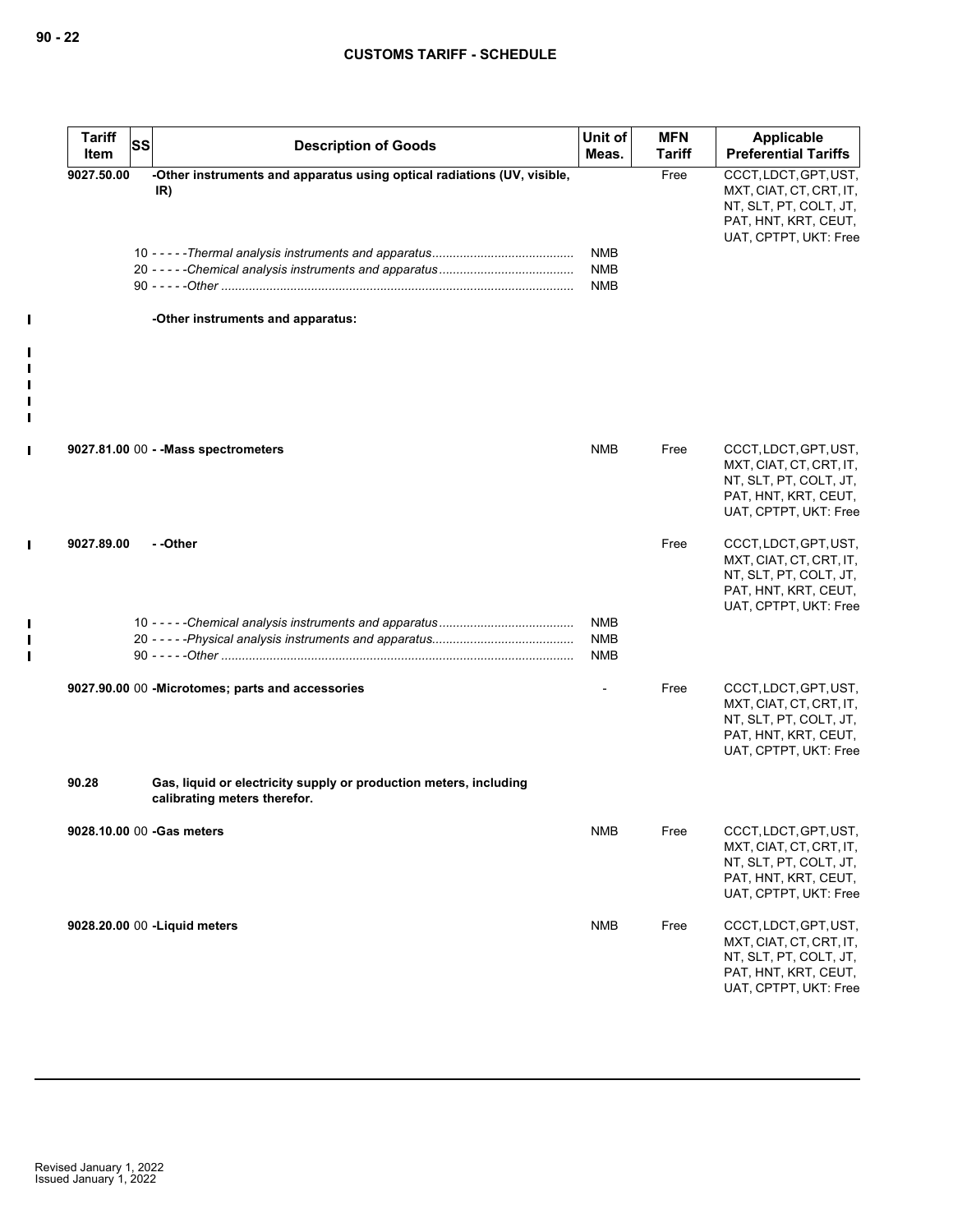| <b>Tariff</b><br>Item | SS | <b>Description of Goods</b>                                                                                                                                                                                                                                                             | Unit of<br>Meas.         | <b>MFN</b><br><b>Tariff</b> | <b>Applicable</b><br><b>Preferential Tariffs</b>                                                                            |
|-----------------------|----|-----------------------------------------------------------------------------------------------------------------------------------------------------------------------------------------------------------------------------------------------------------------------------------------|--------------------------|-----------------------------|-----------------------------------------------------------------------------------------------------------------------------|
|                       |    | 9028.30.00 00 - Electricity meters                                                                                                                                                                                                                                                      | <b>NMB</b>               | Free                        | CCCT, LDCT, GPT, UST,<br>MXT, CIAT, CT, CRT, IT,<br>NT, SLT, PT, COLT, JT,<br>PAT, HNT, KRT, CEUT,<br>UAT, CPTPT, UKT: Free |
|                       |    | 9028,90,00 00 - Parts and accessories                                                                                                                                                                                                                                                   |                          | Free                        | CCCT, LDCT, GPT, UST,<br>MXT, CIAT, CT, CRT, IT,<br>NT, SLT, PT, COLT, JT,<br>PAT, HNT, KRT, CEUT,<br>UAT, CPTPT, UKT: Free |
| 90.29                 |    | Revolution counters, production counters, taximeters, mileometers,<br>pedometers and the like; speed indicators and tachometers, other than<br>those of heading 90.14 or 90.15; stroboscopes.                                                                                           |                          |                             |                                                                                                                             |
|                       |    | 9029.10.00 00 -Revolution counters, production counters, taximeters, mileometers,<br>pedometers and the like                                                                                                                                                                            |                          | Free                        | CCCT, LDCT, GPT, UST,<br>MXT, CIAT, CT, CRT, IT,<br>NT, SLT, PT, COLT, JT,<br>PAT, HNT, KRT, CEUT,<br>UAT, CPTPT, UKT: Free |
| 9029.20.00            |    | -Speed indicators and tachometers; stroboscopes                                                                                                                                                                                                                                         | <b>NMB</b>               | Free                        | CCCT, LDCT, GPT, UST,<br>MXT, CIAT, CT, CRT, IT,<br>NT, SLT, PT, COLT, JT,<br>PAT, HNT, KRT, CEUT,<br>UAT, CPTPT, UKT: Free |
|                       |    |                                                                                                                                                                                                                                                                                         | <b>NMB</b>               |                             |                                                                                                                             |
|                       |    | 9029.90.00 00 - Parts and accessories                                                                                                                                                                                                                                                   |                          | Free                        | CCCT, LDCT, GPT, UST,<br>MXT, CIAT, CT, CRT, IT,<br>NT, SLT, PT, COLT, JT,<br>PAT, HNT, KRT, CEUT,<br>UAT, CPTPT, UKT: Free |
| 90.30                 |    | Oscilloscopes, spectrum analyzers and other instruments and<br>apparatus for measuring or checking electrical quantities, excluding<br>meters of heading 90.28; instruments and apparatus for measuring or<br>detecting alpha, beta, gamma, X-ray, cosmic or other ionizing radiations. |                          |                             |                                                                                                                             |
| 9030.10.00            |    | -Instruments and apparatus for measuring or detecting ionizing<br>radiations                                                                                                                                                                                                            |                          | ⊦ree                        | CCCT, LDCT, GPT, UST,<br>MXT, CIAT, CT, CRT, IT,<br>NT, SLT, PT, COLT, JT,<br>PAT, HNT, KRT, CEUT,<br>UAT, CPTPT, UKT: Free |
|                       |    | 10 - - - - - Alpha-beta Geiger counters, Geiger-Mueller counters and instruments<br>and apparatus for measuring or detecting nuclear radiation                                                                                                                                          | NMB<br><b>NMB</b><br>NMB |                             |                                                                                                                             |
|                       |    | 9030.20.00 00 -Oscilloscopes and oscillographs                                                                                                                                                                                                                                          | <b>NMB</b>               | Free                        | CCCT, LDCT, GPT, UST,<br>MXT, CIAT, CT, CRT, IT,<br>NT, SLT, PT, COLT, JT,<br>PAT, HNT, KRT, CEUT,<br>UAT, CPTPT, UKT: Free |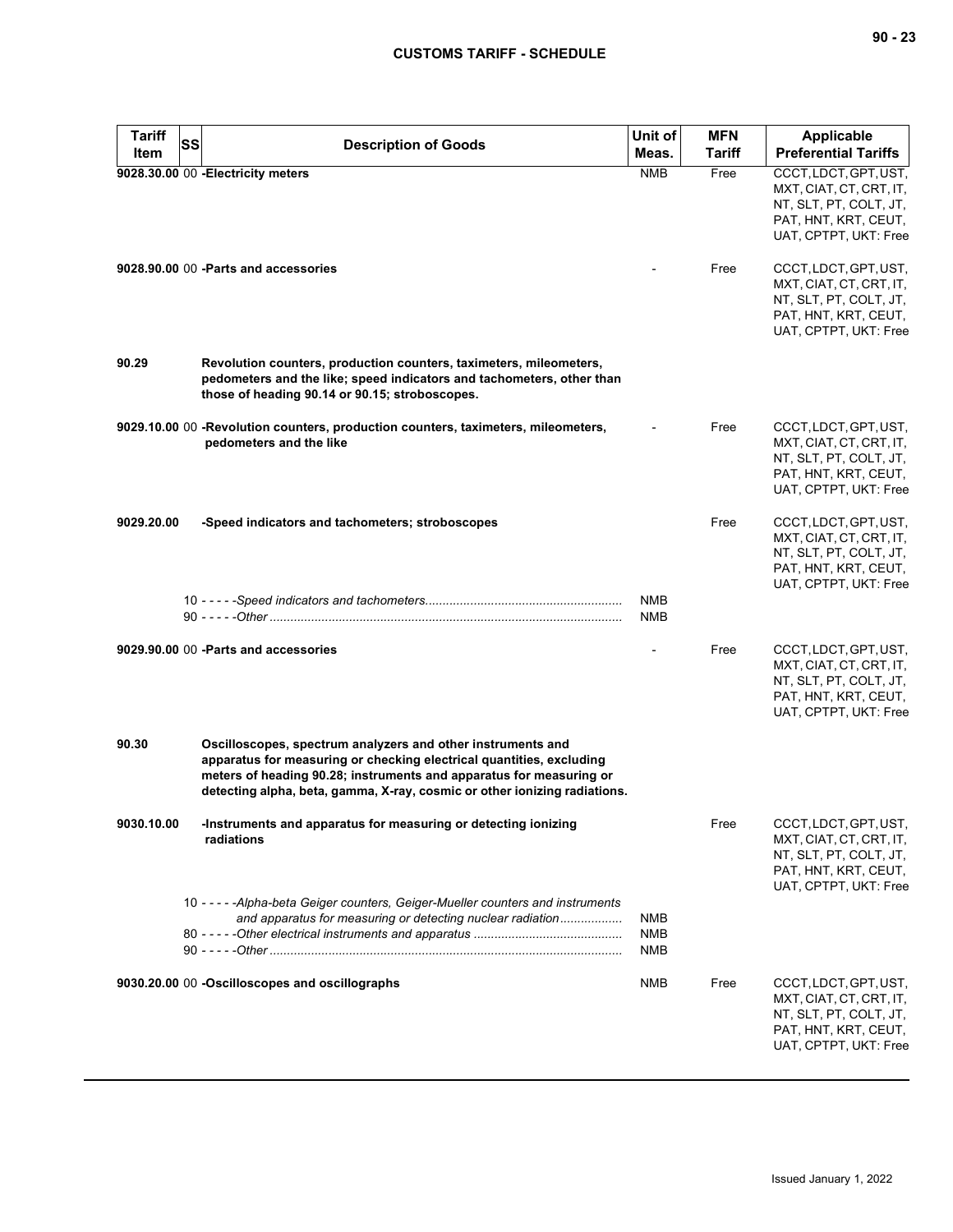$\pmb{\mathsf{I}}$ 

| <b>Tariff</b><br>Item | SS | <b>Description of Goods</b>                                                                                                                                                                          | Unit of<br>Meas. | <b>MFN</b><br>Tariff | Applicable<br><b>Preferential Tariffs</b>                                                                                   |
|-----------------------|----|------------------------------------------------------------------------------------------------------------------------------------------------------------------------------------------------------|------------------|----------------------|-----------------------------------------------------------------------------------------------------------------------------|
|                       |    | -Other instruments and apparatus, for measuring or checking voltage,<br>current, resistance or power (other than those for measuring or<br>checking semiconductor wafers or devices):                |                  |                      |                                                                                                                             |
|                       |    | 9030.31.00 00 - - Multimeters without a recording device                                                                                                                                             | <b>NMB</b>       | Free                 | CCCT, LDCT, GPT, UST,<br>MXT, CIAT, CT, CRT, IT,<br>NT, SLT, PT, COLT, JT,<br>PAT, HNT, KRT, CEUT,<br>UAT, CPTPT, UKT: Free |
|                       |    | 9030.32.00 00 - - Multimeters with a recording device                                                                                                                                                | <b>NMB</b>       | Free                 | CCCT, LDCT, GPT, UST,<br>MXT, CIAT, CT, CRT, IT,<br>NT, SLT, PT, COLT, JT,<br>PAT, HNT, KRT, CEUT,<br>UAT, CPTPT, UKT: Free |
| 9030.33.00            |    | --Other, without a recording device                                                                                                                                                                  |                  | Free                 | CCCT, LDCT, GPT, UST,<br>MXT, CIAT, CT, CRT, IT,<br>NT, SLT, PT, COLT, JT,<br>PAT, HNT, KRT, CEUT,<br>UAT, CPTPT, UKT: Free |
|                       |    | 10 - - - - - For measuring or checking voltage, current or resistance                                                                                                                                |                  |                      |                                                                                                                             |
|                       |    | 9030.39.00 00 - - Other, with a recording device                                                                                                                                                     |                  | Free                 | CCCT, LDCT, GPT, UST,<br>MXT, CIAT, CT, CRT, IT,<br>NT, SLT, PT, COLT, JT,<br>PAT, HNT, KRT, CEUT,<br>UAT, CPTPT, UKT: Free |
|                       |    | 9030.40.00 00 -Other instruments and apparatus, specially designed for<br>telecommunications (for example, cross-talk meters, gain measuring<br>instruments, distortion factor meters, psophometers) |                  | Free                 | CCCT, LDCT, GPT, UST,<br>MXT, CIAT, CT, CRT, IT,<br>NT, SLT, PT, COLT, JT,<br>PAT, HNT, KRT, CEUT,<br>UAT, CPTPT, UKT: Free |
|                       |    | -Other instruments and apparatus:                                                                                                                                                                    |                  |                      |                                                                                                                             |
|                       |    | 9030.82.00 00 - - For measuring or checking semiconductor wafers or devices<br>(including integrated circuits)                                                                                       | <b>NMB</b>       | Free                 | CCCT, LDCT, GPT, UST,<br>MXT, CIAT, CT, CRT, IT,<br>NT, SLT, PT, COLT, JT,<br>PAT, HNT, KRT, CEUT,<br>UAT, CPTPT, UKT: Free |
|                       |    | 9030.84.00 00 - - Other, with a recording device                                                                                                                                                     | NMB              | Free                 | CCCT, LDCT, GPT, UST,<br>MXT, CIAT, CT, CRT, IT,<br>NT, SLT, PT, COLT, JT,<br>PAT, HNT, KRT, CEUT,<br>UAT, CPTPT, UKT: Free |
| 9030.89.00            |    | - -Other                                                                                                                                                                                             |                  | Free                 | CCCT, LDCT, GPT, UST,<br>MXT, CIAT, CT, CRT, IT,<br>NT, SLT, PT, COLT, JT,<br>PAT, HNT, KRT, CEUT,<br>UAT, CPTPT, UKT: Free |
|                       |    |                                                                                                                                                                                                      |                  |                      |                                                                                                                             |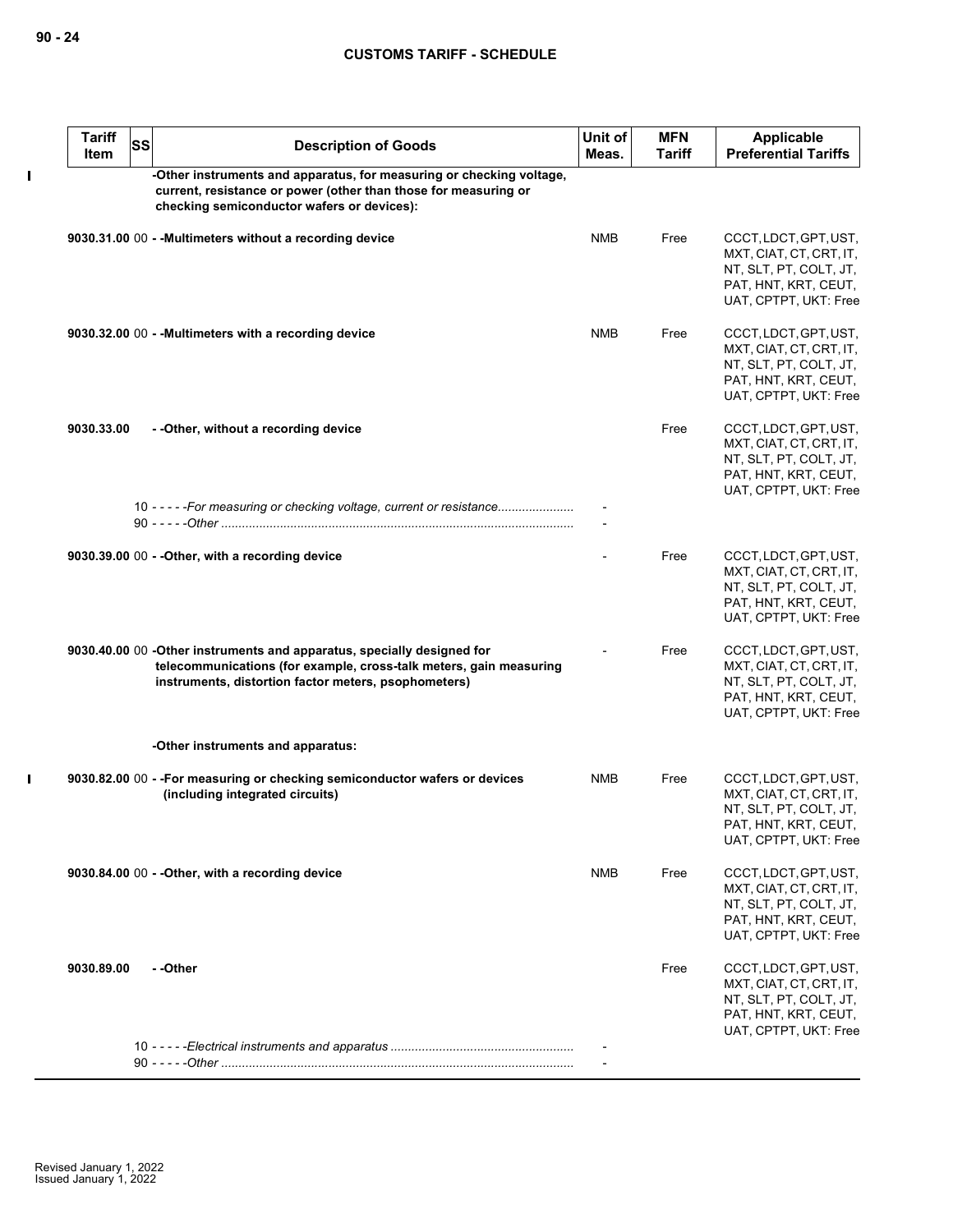| <b>Tariff</b><br>Item     | <b>SS</b><br><b>Description of Goods</b>                                                                                                                                                                                    | Unit of<br>Meas. | <b>MFN</b><br><b>Tariff</b> | <b>Applicable</b><br><b>Preferential Tariffs</b>                                                                            |
|---------------------------|-----------------------------------------------------------------------------------------------------------------------------------------------------------------------------------------------------------------------------|------------------|-----------------------------|-----------------------------------------------------------------------------------------------------------------------------|
|                           | 9030.90.00 00 - Parts and accessories                                                                                                                                                                                       |                  | Free                        | CCCT, LDCT, GPT, UST,<br>MXT, CIAT, CT, CRT, IT,<br>NT, SLT, PT, COLT, JT,<br>PAT, HNT, KRT, CEUT,<br>UAT, CPTPT, UKT: Free |
| 90.31                     | Measuring or checking instruments, appliances and machines, not<br>specified or included elsewhere in this Chapter; profile projectors.                                                                                     |                  |                             |                                                                                                                             |
|                           | 9031.10.00 00 -Machines for balancing mechanical parts                                                                                                                                                                      |                  | Free                        | CCCT, LDCT, GPT, UST,<br>MXT, CIAT, CT, CRT, IT,<br>NT, SLT, PT, COLT, JT,<br>PAT, HNT, KRT, CEUT,<br>UAT, CPTPT, UKT: Free |
|                           | 9031.20.00 00 - Test benches                                                                                                                                                                                                |                  | Free                        | CCCT, LDCT, GPT, UST,<br>MXT, CIAT, CT, CRT, IT,<br>NT, SLT, PT, COLT, JT,<br>PAT, HNT, KRT, CEUT,<br>UAT, CPTPT, UKT: Free |
|                           | -Other optical instruments and appliances:                                                                                                                                                                                  |                  |                             |                                                                                                                             |
|                           | 9031.41.00 00 - - For inspecting semiconductor wafers or devices (including integrated<br>circuits) or for inspecting photomasks or reticles used in<br>manufacturing semiconductor devices (including integrated circuits) | <b>NMB</b>       | Free                        | CCCT, LDCT, GPT, UST,<br>MXT, CIAT, CT, CRT, IT,<br>NT, SLT, PT, COLT, JT,<br>PAT, HNT, KRT, CEUT,<br>UAT, CPTPT, UKT: Free |
| 9031.49                   | - -Other                                                                                                                                                                                                                    |                  |                             |                                                                                                                             |
|                           | 9031.49.10 00 - - - Co-ordinate measuring machines                                                                                                                                                                          | <b>NMB</b>       | Free                        | CCCT, LDCT, GPT, UST,<br>MXT, CIAT, CT, CRT, IT,<br>NT, SLT, PT, COLT, JT,<br>PAT, HNT, KRT, CEUT,<br>UAT, CPTPT, UKT: Free |
| 9031.49.90 00 - - - Other |                                                                                                                                                                                                                             |                  | Free                        | CCCT, LDCT, GPT, UST,<br>MXT, CIAT, CT, CRT, IT,<br>NT, SLT, PT, COLT, JT,<br>PAT, HNT, KRT, CEUT,<br>UAT, CPTPT, UKT: Free |
| 9031.80.00                | -Other instruments, appliances and machines                                                                                                                                                                                 |                  | Free                        | CCCT, LDCT, GPT, UST,<br>MXT, CIAT, CT, CRT, IT,<br>NT, SLT, PT, COLT, JT,<br>PAT, HNT, KRT, CEUT,<br>UAT, CPTPT, UKT: Free |
|                           | 30 - - - - - For testing characteristics of internal combustion engines                                                                                                                                                     |                  |                             |                                                                                                                             |
| 9031.90                   | -Parts and accessories                                                                                                                                                                                                      |                  |                             |                                                                                                                             |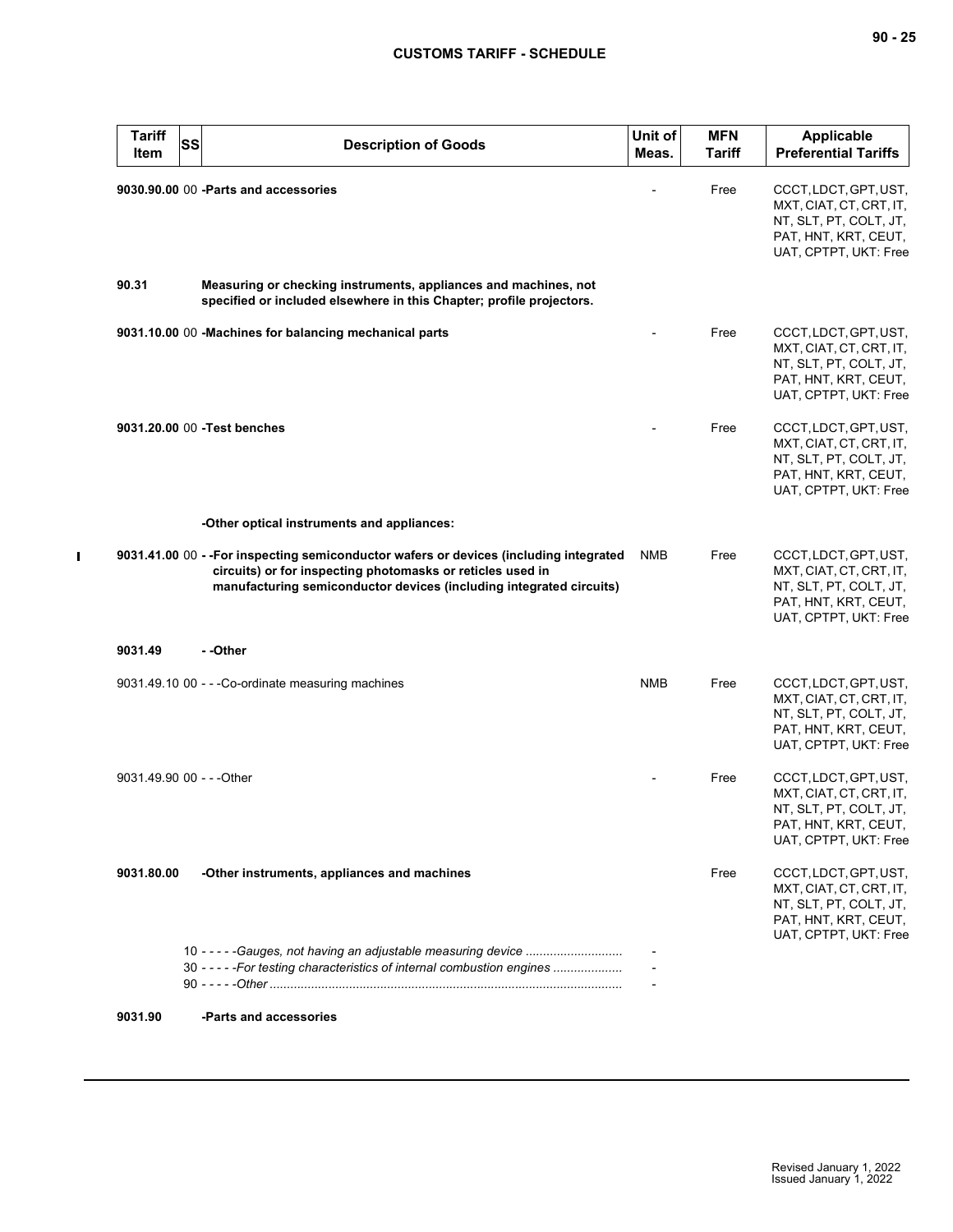| <b>Tariff</b>             | SS | <b>Description of Goods</b>                                                                                                                                                                              | Unit of                         | <b>MFN</b>    | Applicable                                                                                                                  |
|---------------------------|----|----------------------------------------------------------------------------------------------------------------------------------------------------------------------------------------------------------|---------------------------------|---------------|-----------------------------------------------------------------------------------------------------------------------------|
| Item                      |    |                                                                                                                                                                                                          | Meas.                           | <b>Tariff</b> | <b>Preferential Tariffs</b>                                                                                                 |
|                           |    | 9031.90.10 00 - - - Bases and frames for co-ordinate measuring machines                                                                                                                                  |                                 | Free          | CCCT, LDCT, GPT, UST,<br>MXT, CIAT, CT, CRT, IT,<br>NT, SLT, PT, COLT, JT,<br>PAT, HNT, KRT, CEUT,<br>UAT, CPTPT, UKT: Free |
| 9031.90.90                |    | $-$ - -Other                                                                                                                                                                                             |                                 | Free          | CCCT, LDCT, GPT, UST,<br>MXT, CIAT, CT, CRT, IT,<br>NT, SLT, PT, COLT, JT,<br>PAT, HNT, KRT, CEUT,<br>UAT, CPTPT, UKT: Free |
|                           |    |                                                                                                                                                                                                          |                                 |               |                                                                                                                             |
| 90.32                     |    | Automatic regulating or controlling instruments and apparatus.                                                                                                                                           |                                 |               |                                                                                                                             |
| 9032.10                   |    | -Thermostats                                                                                                                                                                                             |                                 |               |                                                                                                                             |
|                           |    | 9032.10.10 00 - - - For use with machinery or equipment of Section XVI                                                                                                                                   | NMB                             | Free          | CCCT, LDCT, GPT, UST,<br>MXT, CIAT, CT, CRT, IT,<br>NT, SLT, PT, COLT, JT,<br>PAT, HNT, KRT, CEUT,<br>UAT, CPTPT, UKT: Free |
| 9032.10.90 00 - - - Other |    |                                                                                                                                                                                                          | <b>NMB</b>                      | 5%            | CCCT, LDCT, GPT, UST,<br>MXT, CIAT, CT, CRT, IT,<br>NT, SLT, PT, COLT, JT,<br>PAT, HNT, KRT, CEUT,<br>UAT, CPTPT, UKT: Free |
|                           |    | 9032.20.00 00 - Manostats                                                                                                                                                                                | <b>NMB</b>                      | Free          | CCCT, LDCT, GPT, UST,<br>MXT, CIAT, CT, CRT, IT,<br>NT, SLT, PT, COLT, JT,<br>PAT, HNT, KRT, CEUT,<br>UAT, CPTPT, UKT: Free |
|                           |    | -Other instruments and apparatus:                                                                                                                                                                        |                                 |               |                                                                                                                             |
|                           |    | 9032.81.00 00 - - Hydraulic or pneumatic                                                                                                                                                                 | <b>NMB</b>                      | Free          | CCCT, LDCT, GPT, UST,<br>MXT, CIAT, CT, CRT, IT,<br>NT, SLT, PT, COLT, JT,<br>PAT, HNT, KRT, CEUT,<br>UAT, CPTPT, UKT: Free |
| 9032.89.00                |    | - -Other                                                                                                                                                                                                 |                                 | Free          | CCCT, LDCT, GPT, UST,<br>MXT, CIAT, CT, CRT, IT,<br>NT, SLT, PT, COLT, JT,<br>PAT, HNT, KRT, CEUT,<br>UAT, CPTPT, UKT: Free |
|                           |    | 10 - - - - - Complete process control systems, excluding sensors, which convert<br>-----Other process control apparatus, excluding sensors, which converts<br>analog signals from or to digital signals: | <b>NMB</b>                      |               |                                                                                                                             |
|                           |    |                                                                                                                                                                                                          | <b>NMB</b><br>NMB<br><b>NMB</b> |               |                                                                                                                             |